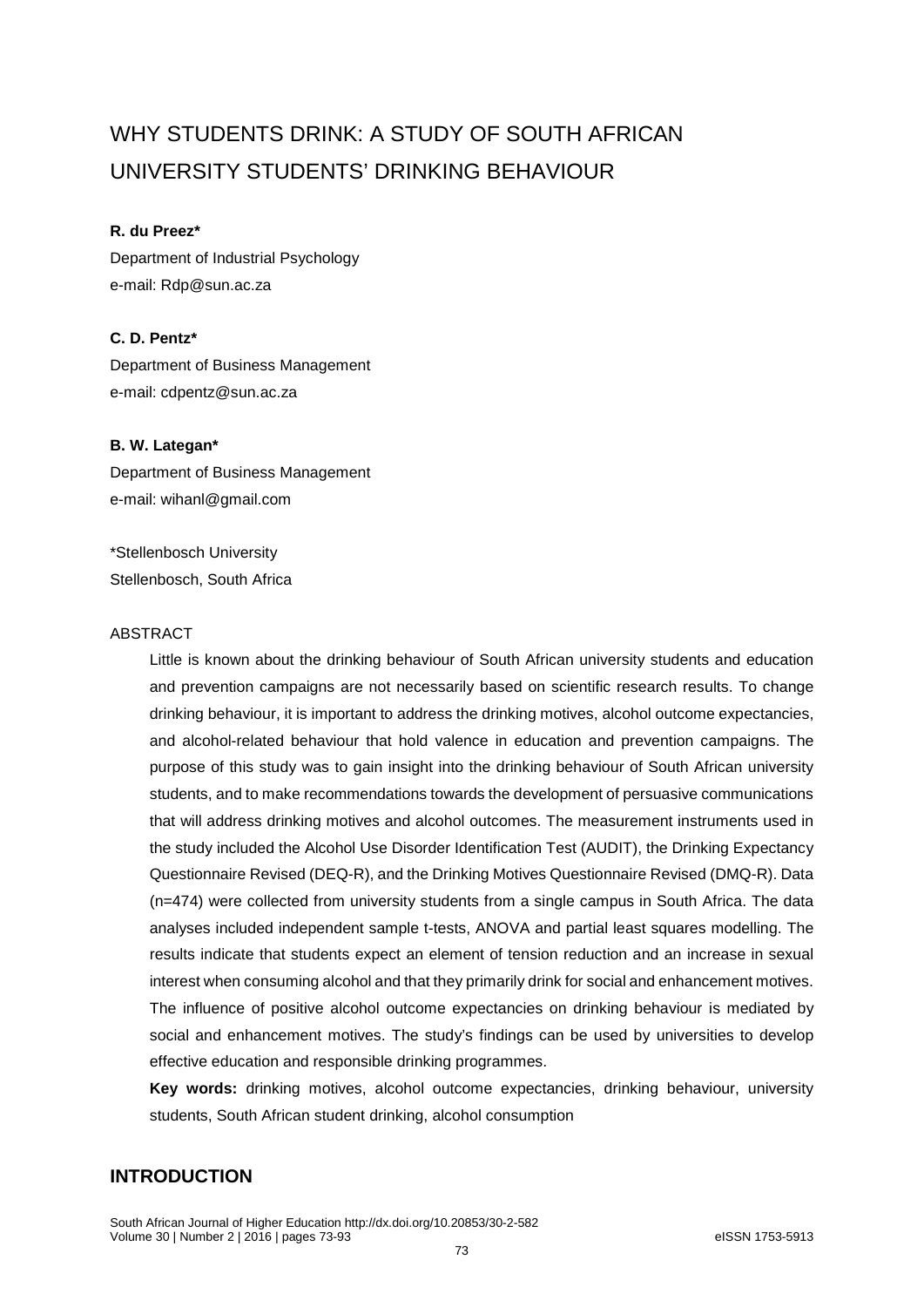The negative impact of excessive alcohol consumption is well documented around the world. Globally, alcohol is the third largest risk factor for disease and disability and the eighth largest risk factor for death (Global Status Report on Alcohol and Health 2011, 31). In 2012, an estimated 5.9 per cent of global deaths and 5.1 per cent of the global burden of disease were attributed to alcohol (Global Status Report on Alcohol and Health 2014, 16). Moreover, alcohol consumption is reported to be responsible for more deaths than HIV/AIDS, violence or tuberculosis worldwide, and has been identified as a serious global health problem and priority, especially in middle-income countries such as South Africa (Global Status Report on Alcohol and Health 2011; Global Status Report on Alcohol and Health 2014, 46).

In 2000, an estimated 7.0 per cent of all deaths and 7.1 per cent of the burden of disease in South Africa were attributed to alcohol, which is significantly higher than the global averages (Schneider, Norman, Parry, Bradshaw, Pluddemann and South African Comparative Risk Assessment Collaboration 2007, 668). South Africa has also been identified by the World Health Organisation (WHO) as a country with a high per capita alcohol consumption, binge drinking, and risky and harmful drinking patterns (Global Status Report on Alcohol and Health 2011, 15, 17). It is thus evident that South Africa has a serious alcohol problem (Peltzer, Davids and Njuho 2011, 31). To compound the problem further, young South African adults seem to be more prone to high levels of alcohol consumption and alcohol-related problems.

On a global scale, it appears that hazardous and harmful drinking patterns such as drinking to intoxication and binge drinking are also increasing among adolescents and young adults. The WHO has identified alcohol to be the leading risk factor of deaths among 15–29 year old males, confirming in 2011 that 9 per cent of annual deaths in this age group were attributed to alcoholrelated causes (Global Status Report on Alcohol and Health 2011; Global Status Report on Alcohol and Health 2014, 28). Furthermore, Peltzer et al. (2011, 36) isolated young adults as having the highest levels of binge drinking, and harmful drinking patterns in South Africa. Drinking among young adults is thus understandably of great concern to the South African public health authorities and drastic policy changes have been proposed such as prohibiting alcohol advertising and a zero tolerance towards drinking and driving (Germishuys 2015; SAPA 2013 ).

University students, a sub-group of young adults, are characterised by heavier, more frequent, and even more dangerous drinking patterns than their non-student peers (Kypri, Cronin and Wright 2005, 713). Alcohol consumption and excessive drinking are often seen as being normal and part of the university experience. Although the drinking behaviour of North American university students is well documented (Hingson, Zha and Weitzman 2009, 19),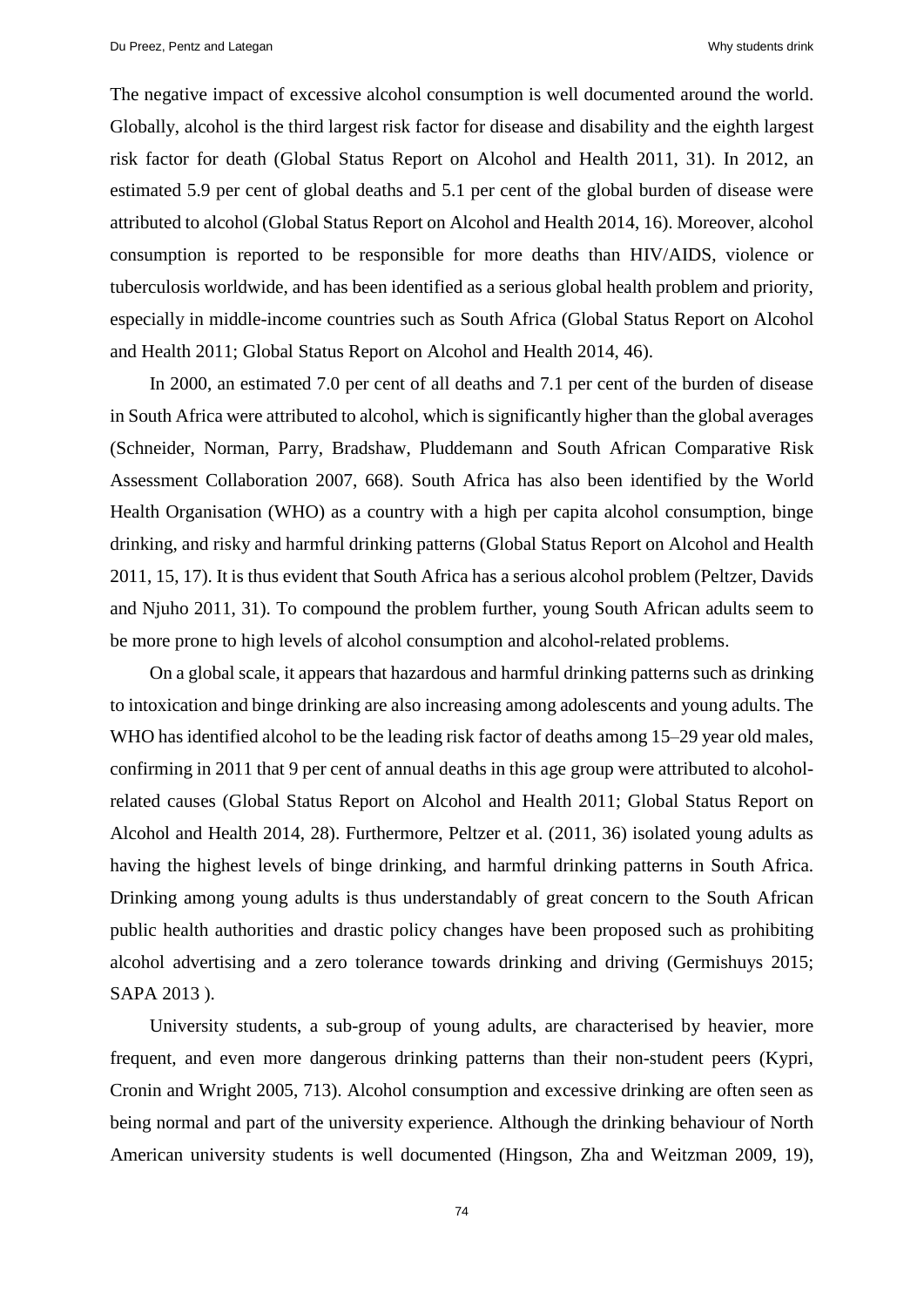limited research has been conducted into the drinking behaviour of South African university students.

Against this background, the purpose of this study was firstly to investigate the drinking motives and alcohol outcome expectancies of university students, and secondly, to make recommendations towards the development of persuasive communications that include educational and prevention campaigns to strengthen the cause against excessive alcohol consumption. Such efforts by university management can address the negative consequences students may experience as a result of excessive alcohol consumption.

# **LITERATURE OVERVIEW**

Several antecedents of behaviour have proved to be reliable predictors of drinking behaviour, such as media consumption patterns, reference groups, culture, social drinking norms, sociodemographic indicators, alcohol knowledge, attitudes toward alcohol, alcohol outcome expectancies, and drinking motives. A hierarchical effect has been observed among the antecedents with the most proximal antecedents explaining the largest amount of variance in behaviour (Kong and Bergman 2010, 856). Thus, some antecedents are more significant than others in terms of explaining alcohol-related outcomes. Theorists argue that drinking motives and alcohol outcome expectancies  $-$  two interrelated antecedents  $-$  are the most proximal predictors of drinking behaviour that explain a large amount of the variance in the drinking behaviour of individuals (Cooper 1994, 127; Cox and Klinger 1988, 178). Together these antecedents account for more than 50 per cent of variance in the drinking behaviour of university students (Hasking, Lyvers and Carlopio 2011, 484), and were consequently used to investigate drinking behaviour in this study.

#### **Alcohol outcome expectancies**

Alcohol outcome expectancies are defined as the beliefs about the positive or negative, cognitive, affective and behavioural effects or outcomes of alcohol (Agrawal, Dick, Bucholz, Madden, Cooper, Sher and Heath 2008, 194). In other words, alcohol outcome expectancies are what the individual believes will happen when a specific amount of alcohol is consumed within a given period of time. The Social Cognitive Theory (Bandura 1977) has made a significant contribution towards the understanding of how alcohol abuse and dependence develop, and proposes that drinking behaviour is, in part, governed by beliefs related to the perceived consequences of alcohol consumption (Young and Oei 1993, 340). Moreover, the Expectancy Theory has emerged as a viable explanation for the link between alcohol outcome expectancies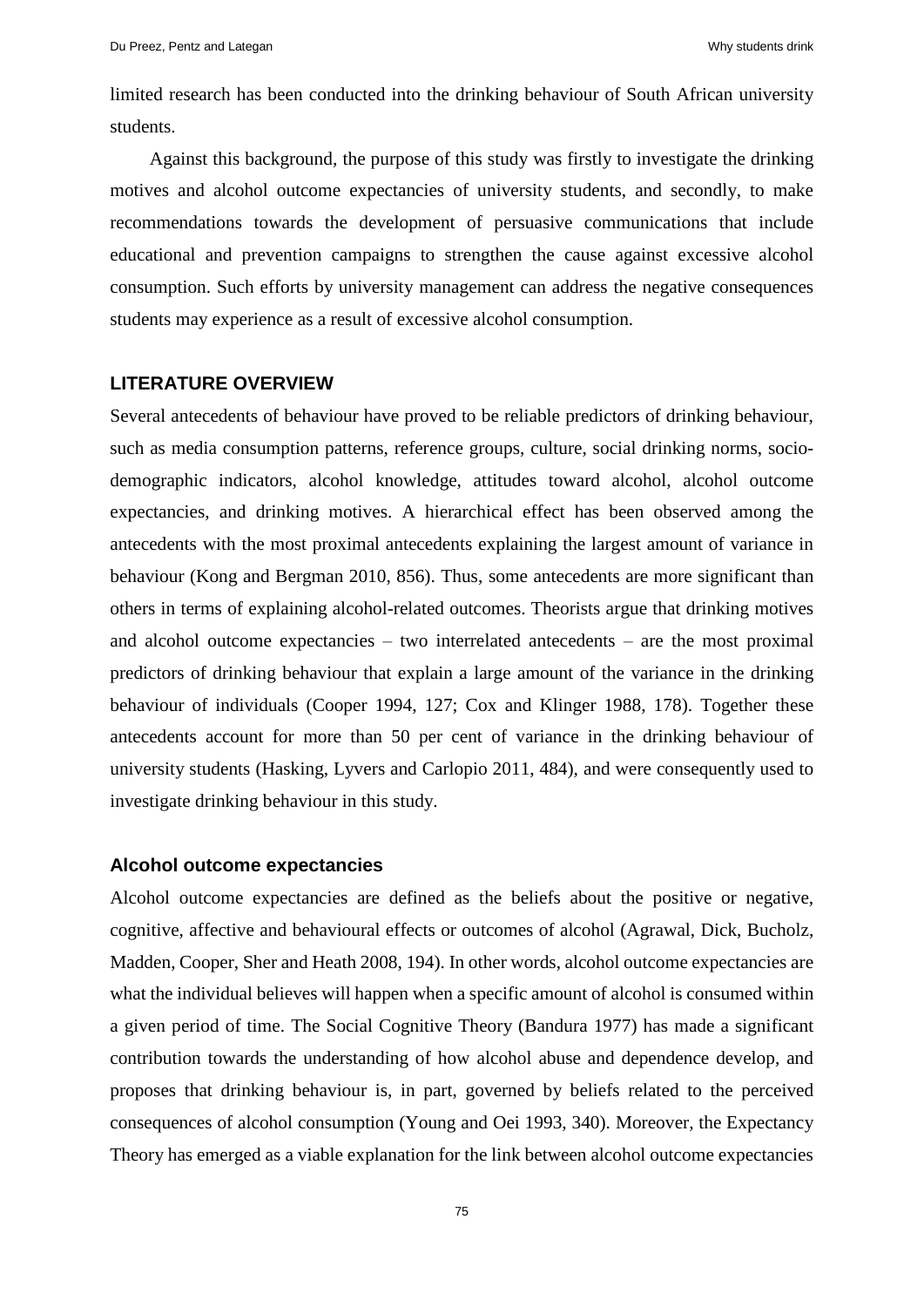and drinking behaviour. According to this theory, an individual will decide to behave or act in a certain way because he or she is motivated to select a specific behaviour (over alternative behaviours) due to what he or she expects the outcome will be of that selected behaviour (Jones, Corbin and Fromme 2001, 59). Thus, it can be postulated that alcohol outcome expectancies play a key role in explaining and understanding the drinking behaviour of individuals.

Alcohol outcome expectancies can be divided into two broad categories, namely positive expectancies and negative expectancies. Positive expectancies refer to the belief that effects such as sociability and confidence are gained or enhanced by the consumption of alcohol, while effects such as affective distress are minimised. Negative expectancies, on the other hand, are the belief that consuming alcohol will have negative consequences such as physical fatigue or impaired cognition and judgement (Jones et al*.* 2001, 59). Studies in the field of alcohol outcome expectancies have identified specific patterns of positive and negative expectancies that are most likely to motivate alcohol use, and that may increase the risk of heavy consumption and alcohol-related problems.

Positive alcohol outcome expectancies have often been linked to the initiation of alcohol use, heavy drinking, the experience of negative alcohol-related consequences, alcohol use disorders, relapse, and other risk factors for negative alcohol outcomes including a family history of alcoholism (Brown, Goldman and Christiansen 1985, 516; Kilbey, Downey and Breslau 1998, 154; Pastor and Evans 2003, 211; Schuckit and Smith 2001, 4).

The results of the relationship between negative alcohol expectancies and drinking behaviour have been less consistent (and investigated less) than those of the relationship between positive alcohol expectancies and drinking behaviour (Morean, Treat and Corbin 2012, 1009). Negative alcohol expectancies have generally been associated with decreased alcohol consumption (Fromme and D'Amico 2000, 209; Jones et al. 2001, 62). However, negative alcohol expectancies have also been linked to increased alcohol consumption rather than decreased consumption (Greenfield*,* Harford and Tam 2009, 84; Pabst, Baumeister and Kraus 2010, 49). This ambiguity may be attributed to the numerous ways in which alcohol expectancies have been measured, or the negative effects that are believed to accompany excessive drinking, such as a hangover (Morean et al. 2012, 1009). For example, a university student might be aware of the fact that he or she will have a hangover after a night of so-called 'clubbing', but will drink in excess regardless of this knowledge.

Studies of both youths and adults have found empirical evidence that perceived drinking outcomes (i.e. alcohol outcome expectancies), account for substantial amounts of variance in concurrent and longitudinal drinking patterns (Sher, Walitzer, Wood and Brent 1991, 441;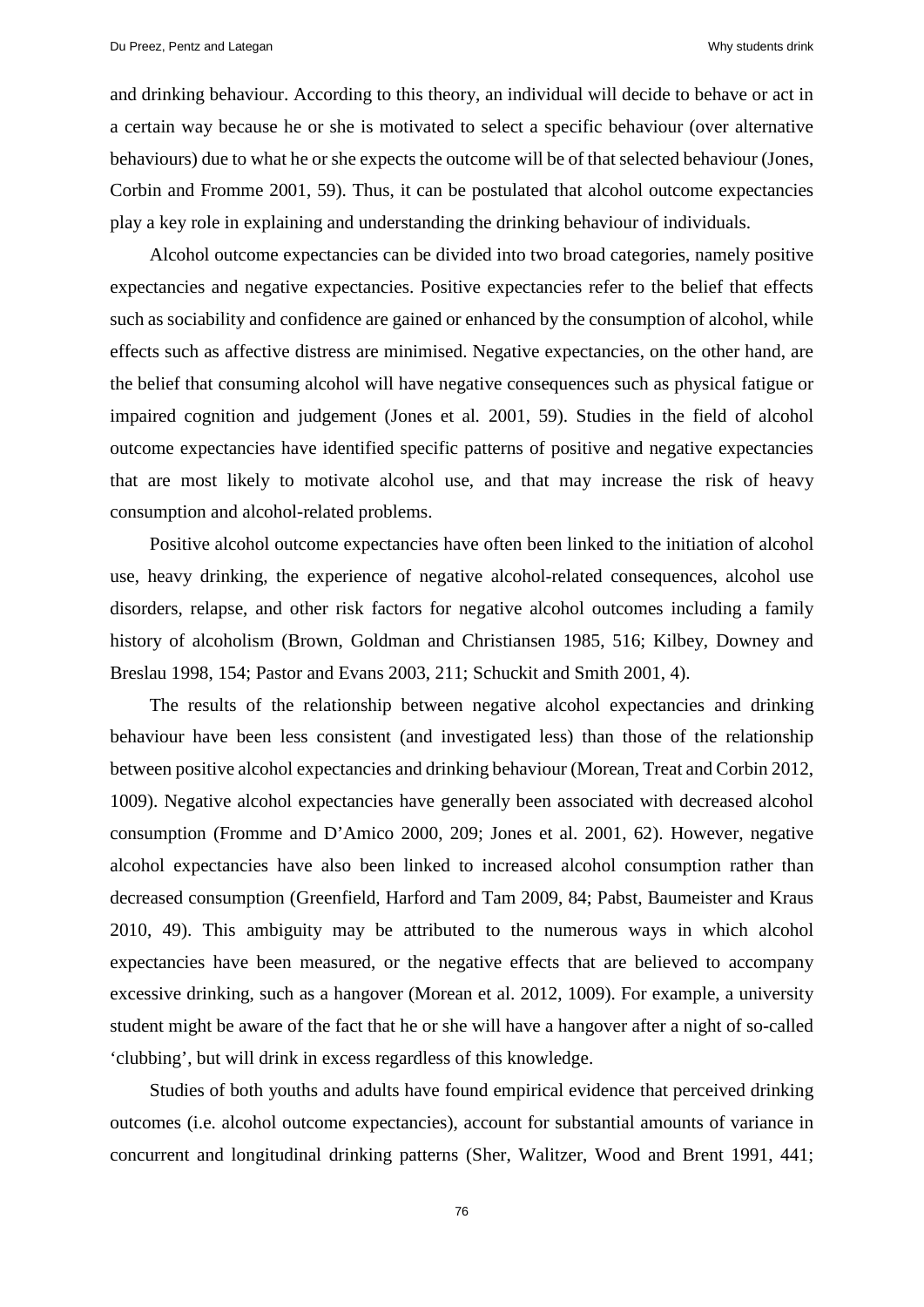Stacy, Newcomb and Bentler 1991, 510). Furthermore, perceived drinking outcomes is regarded as a predictor of drinking problems among the youth (Chen, Grube and Madden 1994, 527; Christiansen, Smith, Roehling and Goldman 1989, 97) and young adults (O'Hare 1998, 47). It is suggested that within samples of university students, social alcohol expectancies are among the most salient explanatory factors for drinking outcomes (Young, Connor, Ricciardelli and Saunders 2006, 72). Therefore, it can be concluded that alcohol outcome expectancies has a clear relation to several drinking-related outcomes, and is regarded as a major factor influencing the drinking behaviour of individuals.

Alcohol outcome expectancies have not just been useful in explaining drinking behaviour, but its incorporation into alcohol prevention and intervention programmes has shown promise (Young et al. 2006, 73). Expectancy-based interventions in particular have highlighted the effectiveness of challenging alcohol outcome expectancies to reduce consumption levels (Darkes and Goldman 1998, 74). Given that alcohol outcome expectancies showed associations with drinking initiation and transition from alcohol use to alcohol abuse both cross-sectionally and longitudinally (Aas, Leigh, Anderssen and Jakobsen 1998, 381; Christiansen et al. 1989, 97; Williams and Ricciardelli 1996, 1037), the accurate and reliable assessment of alcohol outcome expectancies is crucial for the early identification of individuals at risk for alcohol abuse and dependence (Leigh 1989, 366). Thus, in theory, the management of alcohol outcome expectancies can be used for both the explanation of behaviour and in the prevention of undesirable behavioural patterns of individuals.

## **Drinking motives**

The concept of drinking motives is based on the assumption that people drink to obtain certain valued outcomes and can be regarded as the reasons people consume alcohol (Cooper 1994, 117; Cox and Klinger 1988, 170; Kuntsche, Knibbe, Gmel and Engels 2006, 162). Drinking motives thus provide a practical and meaningful avenue to understand the drinking behaviour of individuals (LaBrie, Ehret, Hummer and Prenovost 2012, 379).

Drinking motives have been reported to mediate the relationship between alcohol outcome expectancies and drinking behaviour (Hasking et al. 2011, 485; Kong and Bergman 2010, 859), and is believed to be a more proximal predictor of drinking behaviour than alcohol outcomes expectancies. Theorists regard drinking motives as the final cognitive pathway to alcohol use (Cooper 1994, 127; Cooper, Frone, Russell and Mudar 1995, 1000; Cox and Klinger 1988, 178). The motivation to drink is further regarded as one of the most important  $-$  if not the most important ‒ antecedents of drinking behaviour and reflects both personal and environmental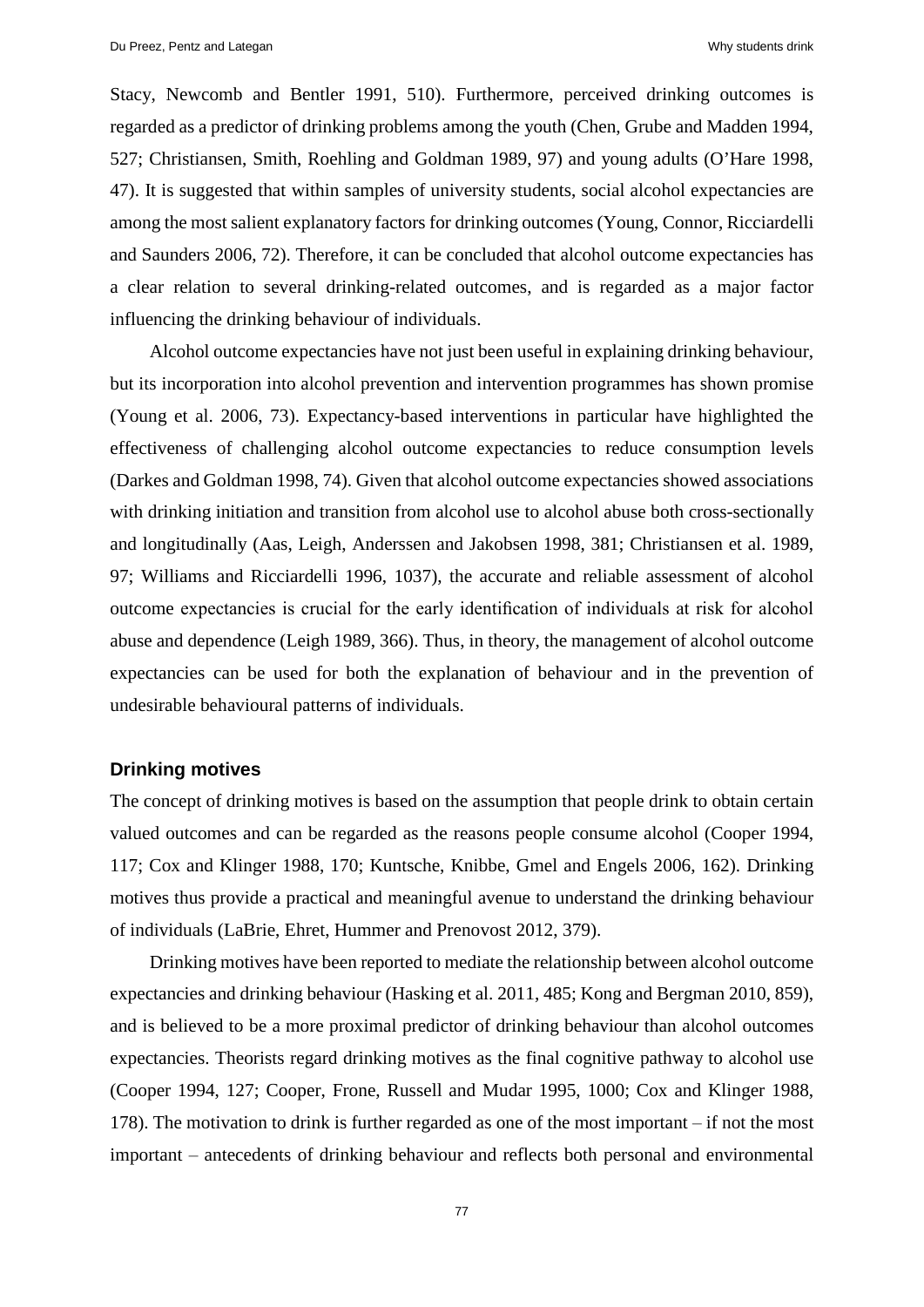influences on alcohol use (Cooper 1994, 125; Cooper et al. 1995, 992; Cox and Klinger 1988, 173).

Research on self-reported motives for alcohol consumption indicates that individuals tend to drink for four primary reasons, namely social motives, coping motives, conformity motives and enhancement motives (Cooper 1994, 126; Cooper, Russell, Skinner and Windle 1992, 130; Cox and Klinger 1988, 175). Enhancement motives are internally generated positive reinforcement motives and include drinking to increase or maintain positive affective states, such as feelings of excitement (Cooper 1994, 126; Cooper et al. 1992, 130). Social motives are externally generated positive reinforcement motives and include drinking to achieve certain social goals such as to enjoy social gatherings. Coping motives are internally generated negative reinforcement motives and involves drinking to reduce or avoid negative affective states such as anxiety and depression (Cooper 1994, 118; Cooper et al. 1992, 124; Farber, Khavari and Douglass 1980, 780). Lastly, conformity motives are externally generated negative reinforcement motives and include drinking, for example, to not feel left out of a group (Cooper 1994, 118).

According to Cooper (1994, 120), these four drinking motives have proved to be distinct predictors of alcohol use and abuse behaviour. Individuals who drink primarily for coping and enhancement motives have often been associated with heavy drinking, drinking alone, and alcohol-related problems (Cooper 1994, 124; Grant, Stewart, O'Connor, Blackwell and Conrod 2007, 2628; Hasking et al. 2011, 484). Moreover, coping motives have been related to severe problematic drinking (Cooper et al. 1992, 130; McNally, Palfai, Levine and Moore 2003, 1124; Stewart, Zeitlin and Samoluk 1996, 68). Coping motives have been indirectly (by the level of alcohol consumed) and directly (independent of the level of alcohol consumed) been linked to alcohol problems (Cooper 1994, 123; Kassel, Jackson and Unrod 2000, 337; Kuntsche et al. 2006, 166; Simons, Correia and Carey 2000, 157). Of all the drinking motives examined, enhancement motives have most frequently been associated with high alcohol consumption, especially in situations where heavy drinking is encouraged (Cooper 1994, 123; Cooper et al. 1995, 997; Lyvers, Hasking, Hani, Rhodes and Trew 2010, 129).

Social and conformity motives on the other hand are often associated with light, less frequent and non-problematic alcohol consumption (Cooper 1994, 124; Read, Wood, Kahler, Maddock and Palfai 2003, 17). Not surprisingly, social motives are commonly endorsed by drinkers in social circumstances and tend not to be significantly related to heavy drinking or alcohol-related problems (Cooper 1994, 126; Read et al. 2003, 20). Research suggests that social motives are the most commonly cited reasons for alcohol consumption, especially among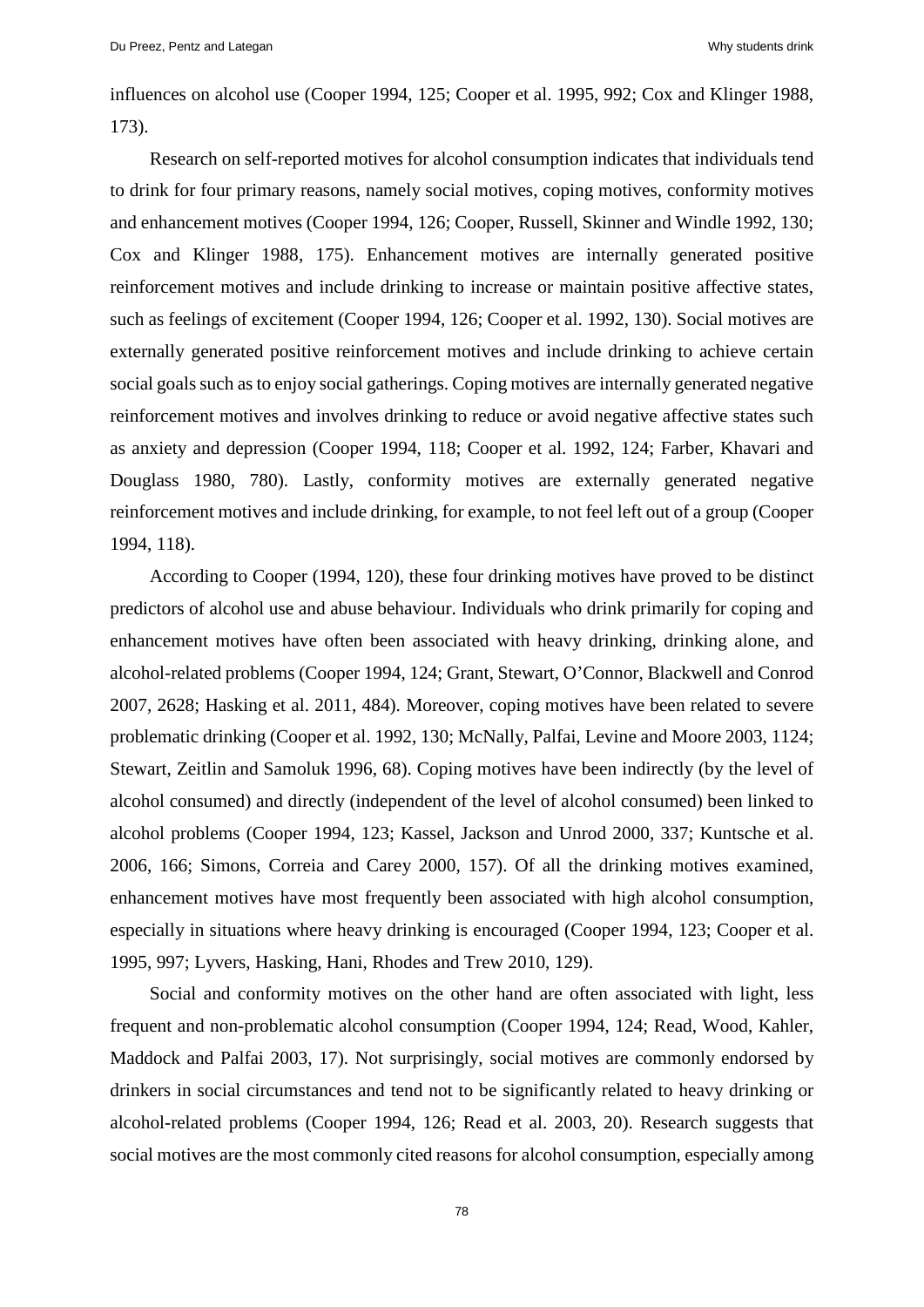young adults, suggesting that social motives are relatively 'healthy' and provide a 'protective set of reasons for drinking' (Cooper 1994, 126; Cooper et al. 1992, 131; Kuntsche, Knibbe, Gmel and Engels 2005, 851).

#### **Drinking motives as a mediator**

Hasking et al. (2011, 485) assert that drinking motives mediate the relationship between alcohol outcome expectancies and drinking behaviour. The study by Cooper et al. (1995, 991) offers an important explanation of the mediating role of drinking motives between alcohol outcome expectancies, affect, and alcohol consumption. Read et al. (2003, 14) replicated the motivational model used by Cooper et al. (1995, 992) in a university student population, but expanded the parameters of the study to include social motives as a potential mediator. The results of the study by Read et al. (2003, 17) suggested that both social and enhancement motives were strong predictors of alcohol consumption. Furthermore, it was found that social and enhancement motives mediated the relationship between several alcohol outcome expectancies and alcohol consumption. However, although coping motives showed significance to alcohol related problems in cross-sectional analysis, coping motives were not significantly related to either alcohol consumption or alcohol related problems in longitudinal analysis (Read et al. 2003, 20). It is worth considering that drinking to cope may be a less salient predictor of drinking behaviour while at university, during which time social factors and positive affect enhancement may play a more significant role (Read et al. 2003, 21).

The current study explored the relationships between alcohol outcome expectancies, drinking motives, and drinking behaviour among a sample of university students in South Africa. It is hypothesised that alcohol outcome expectancies and drinking motives are directly related to drinking behaviour. It is furthermore hypothesised that the relationship between alcohol outcome expectancies and drinking behaviour is mediated by drinking motives. The hypothesised relationships of the study are illustrated in Figure 1.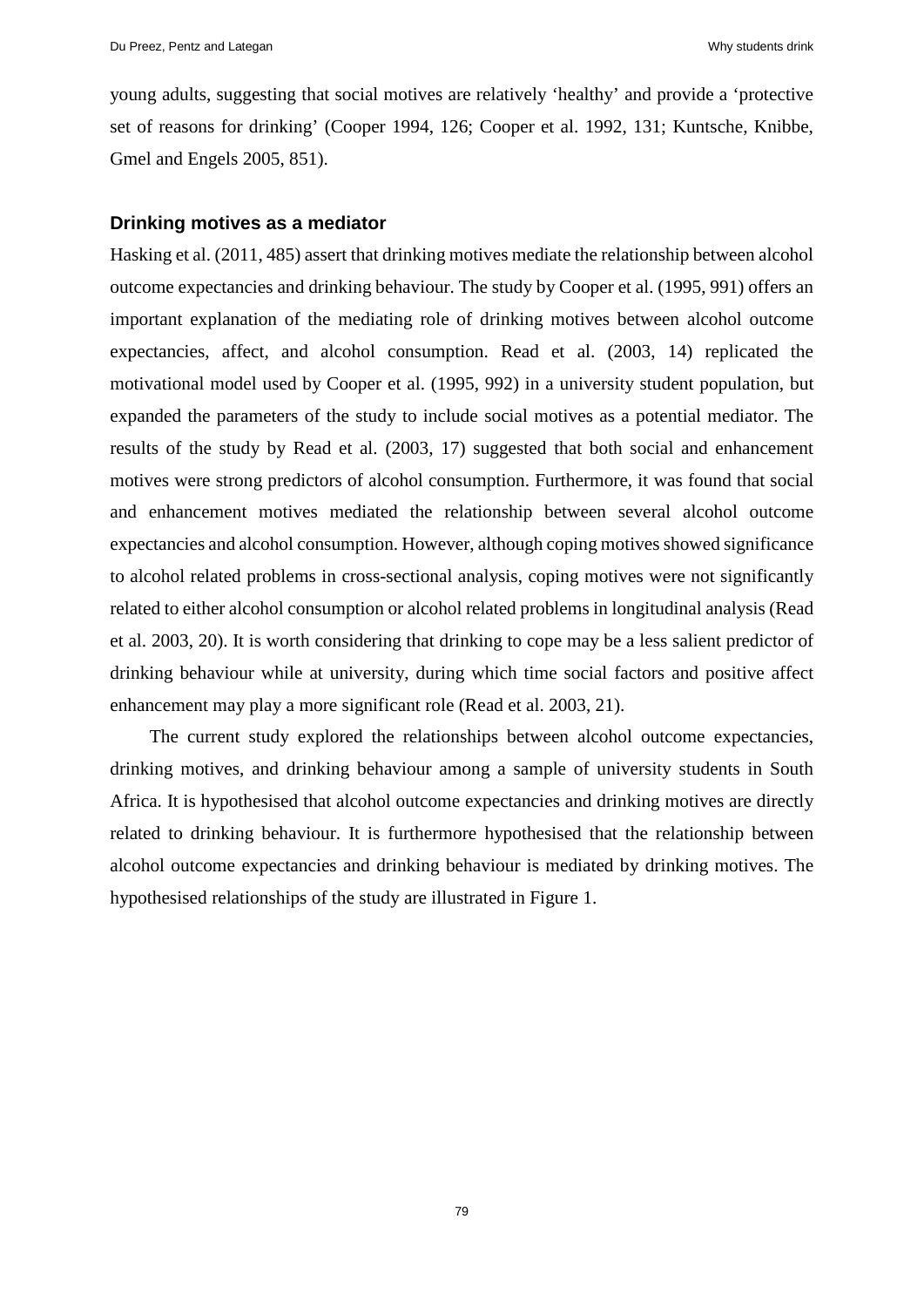

**Figure 1:** Hypothesised relationships between alcohol outcome expectancies, drinking motives, and drinking behaviour.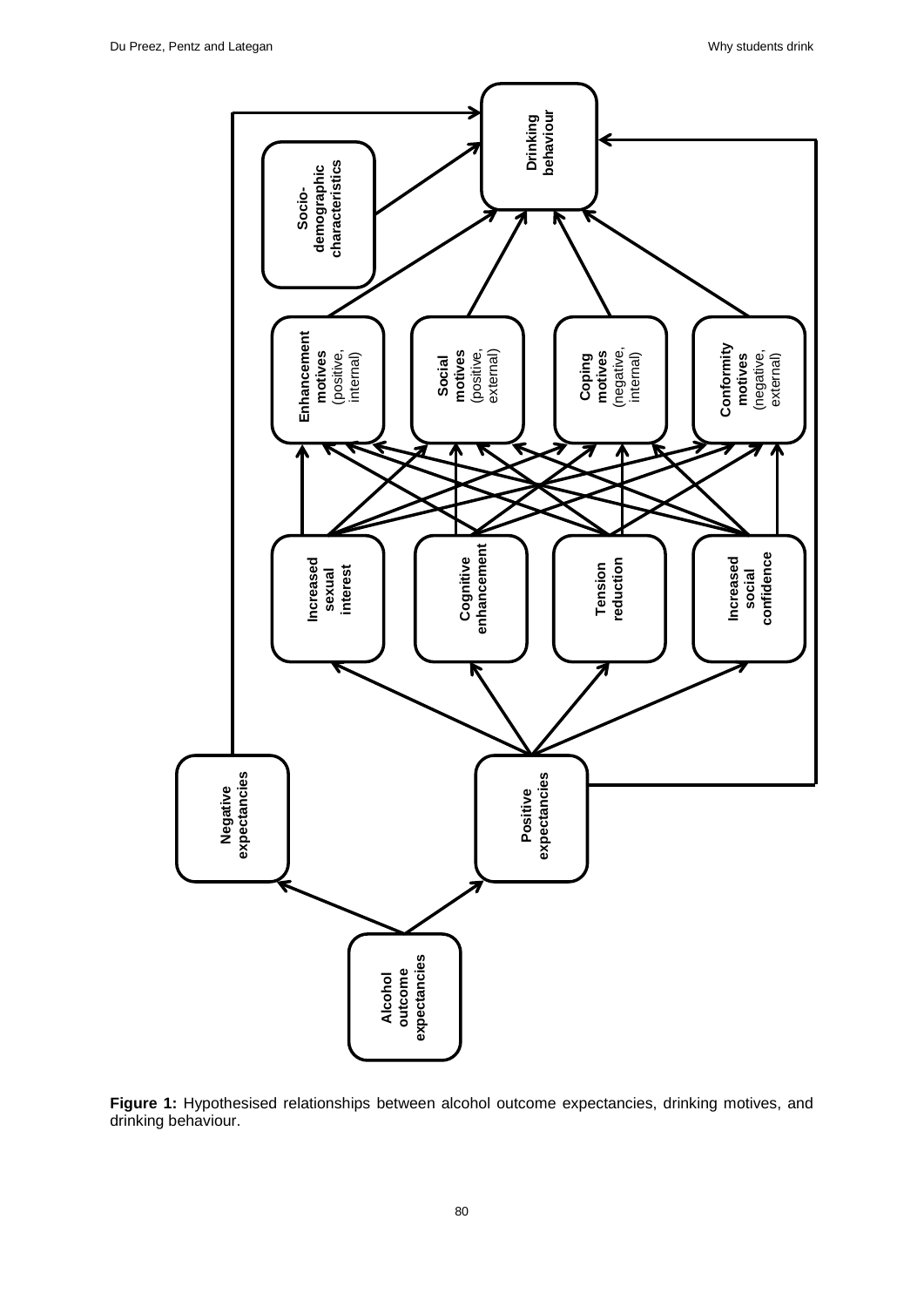# **METHODOLOGY**

#### **Sample and data collection**

A convenience sample (n=474) of both undergraduate and postgraduate South African University students was used. The respondents were all South African citizens and frequent drinkers, having consumed alcohol during the preceding 12 months of the study. The data were collected in paper and pencil format after obtaining ethical and institutional clearance.

#### **Measurement instruments**

The Alcohol Use Disorder Identification Test (AUDIT) was used to measure drinking behaviour and is a 10-item Likert type scale designed to identify alcohol consumption, alcohol dependence and problems associated with drinking (Babor, Higgins-Biddle, Saunders and Monteiro 2001, 5). The AUDIT has demonstrated a high degree of internal consistency, yielding a Cronbach's Alpha score of 0.83, with a range of 0.75 to 0.97 (Reinert and Allen 2007, 186).

The Drinking Expectancies Questionnaire Revised (DEQ-R) was used to measure alcohol outcome expectancies and consists of 37 items loading strongly onto the following five factors: Increased social confidence (12 items), Increased sexual interest (3 items), Cognitive enhancement (3 items), Tension reduction (3 items), and Negative consequences (16). Each item was assessed on a 5-point Likert scale ranging from 1 (*Strongly disagree*) to 5 (*Strongly agree*). The DEQ-R instrument has previously been used in studies among university students (Hasking et al. 2011, 481; Li and Dingle 2012, 200), and acceptable psychometric properties were reported.

The Drinking Motives Questionnaire Revised (DMQ-R) is a four-factor, 20-item scale that measures the relative frequency of drinking for Social, Coping, Conformity and Enhancement motives and was used to measure the drinking motives of university students. Each drinking motive dimension was measured by five statements which were rated on a 5 point Likert scale ranging from 1 (*almost never*/*never*) to 5 (*almost always/always*). The psychometric properties (validity and reliability) of the DMQ-R have been confirmed as acceptable for use among both adolescent and university student populations (Cooper 1994, 127; Stewart et al. 1996, 63).

Demographic information: Participants completed a questionnaire with information on their age, gender, race, and academic year of study.

81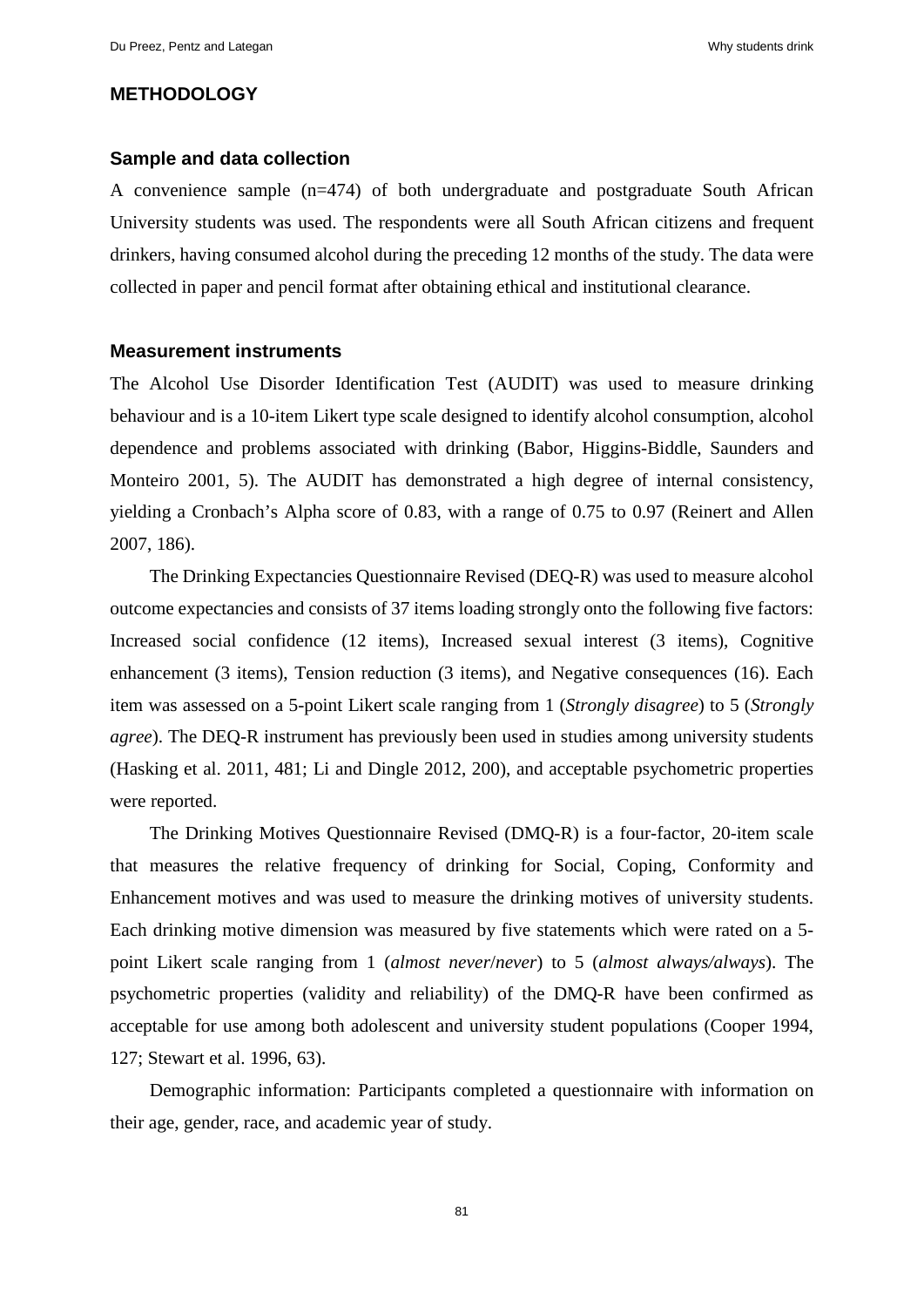# **RESULTS AND DISCUSSION**

# **Drinking behaviour**

The average total AUDIT score that was achieved across the sample was nine. This score is seemingly low when considering that a maximum score of 40 can be achieved. However, nine is an alarmingly high average score as it indicates a pattern of drinking that increases the risk of harmful consequences for the user or others (i.e. hazardous drinking) (Babor et al. 2001, 20). For the purposes of this study, a total AUDIT score of eight (or higher) for males and seven (or higher) for females was regarded as hazardous. According to this classification, 71 per cent of males and 54 per cent of females reported hazardous drinking patterns.

The total AUDIT score can also be used to identify harmful drinking patterns. In this study, harmful drinking was identified by a total AUDIT score of 16 or higher for both males and females, and was defined as a pattern of alcohol consumption that results in consequences for physical and mental health (Babor et al. 2001, 20). Alarmingly, it was found that 13 per cent of the sample indicated harmful drinking behaviour by achieving an AUDIT score of 16 or higher. The total AUDIT score can furthermore be used to identify those individuals who are causing definite harm to themselves and who are most likely alcohol dependent. A total AUDIT score of 20 or higher for both males and females was used to identify these high-risk individuals. Disconcertingly, 6.75 per cent of the respondents fell in this category.

Lastly, the total AUDIT score was used to measure the binge drinking behaviour of university students. For the purpose of the present study, the WHO's definition of binge drinking was used. According to the WHO, binge drinking refers to those individuals (15 years or older) who consume at least 60 grams or more of pure alcohol at least once a week (this corresponds to approximately six standard alcoholic drinks or units of alcohol). A total of 18.78 per cent of university students indicated binge drinking patterns or heavy episodic drinking. Additional alcohol-related questions revealed that students mostly drink on Fridays and Saturdays, at bars and clubs between the hours of 18:00 and 24:00 with their university friends. Furthermore, the most preferred beverage among university students was wine (also when drinking at home or at a restaurant). Bars and clubs were the only places where hard liquor was their beverage of choice.

## **Partial least squares analysis (PLS)**

Partial least squares modelling was conducted to explore the relationships between alcohol outcome expectancies, drinking motives, and drinking behaviour. A two-stage approach to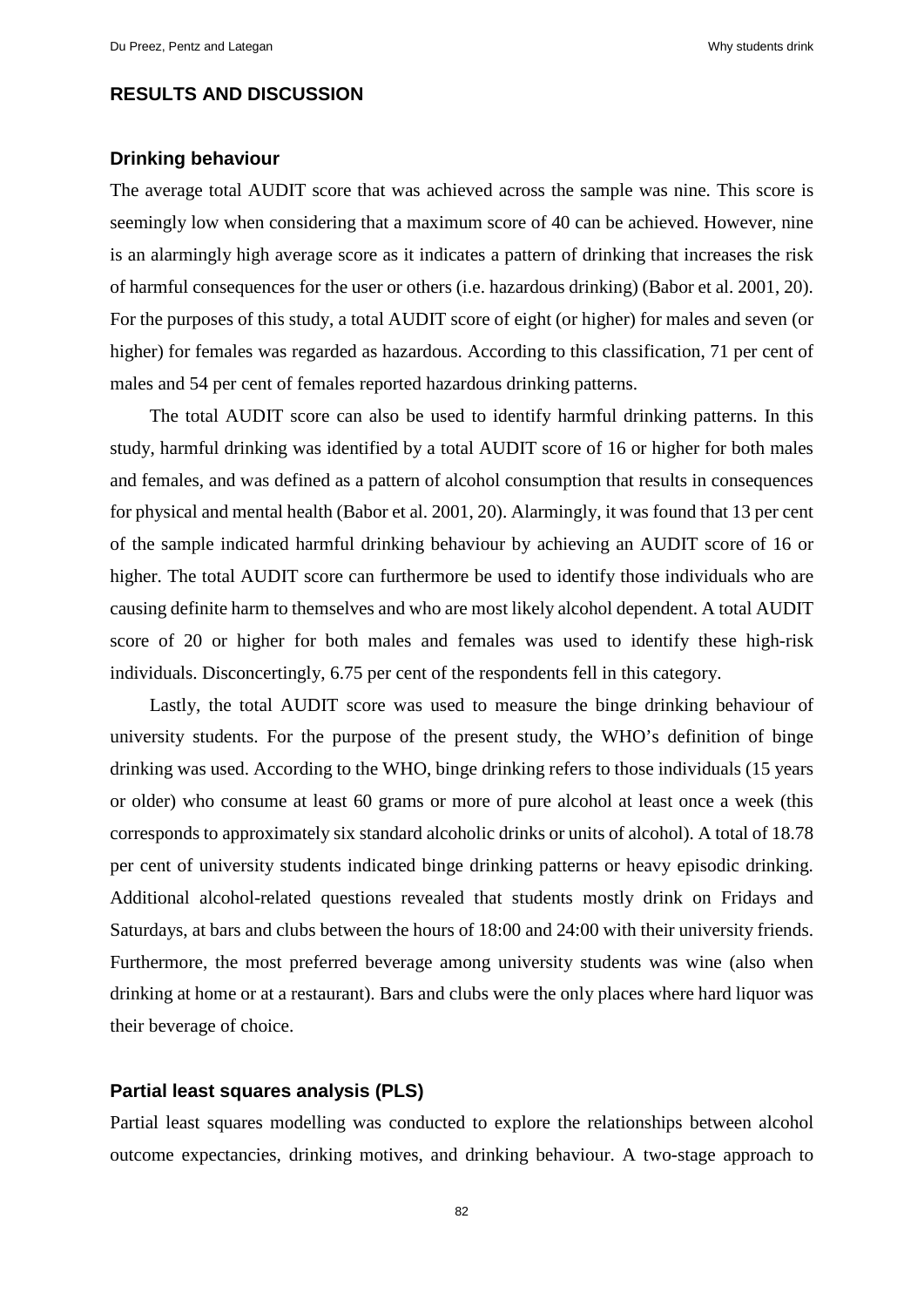analyse and report PLS modelling was followed, as proposed by Chin (2010, 669).

#### *Stage one: Measurement model results*

To examine the internal consistency of the measures, the composite reliability developed by Werts, Linn and Joreskog (1974) was calculated for each of the latent variables. The model under examination was confirmatory in nature and as a result, composite reliability scores of  $\geq$ 0.7 were deemed appropriate (Götz, Liehr-Gobbers and Krafft 2010, 695; Hair, Ringle and Sarstedt 2011, 145). Composite reliability scores in the present study ranged from 0.727 to 0.926, indicating sufficient internal consistency among the measures used to represent the latent variables. As a supplementary measure of internal consistency, Cronbach's alpha scores were calculated which ranged from 0.752 to 0.911, providing supporting evidence for the composite reliability scores reported above.

The outer loadings of the measurement model indicated that all items reliably represented the variables that they were supposed to measure, with the exception of three items measuring cognitive enhancement (which was an alcohol outcome expectancy factor). Closer inspection revealed that cognitive enhancement was not significantly related to any latent variable assessed in the empirical model which postulated that the lack of correlation may be partially due to the items in the measurement instrument used to measure cognitive enhancement (i.e. measurement error).

To estimate convergent validity, the Average Variance Extracted (AVE) suggested by Fornell and Larcker (1981, 45), was calculated and the proposed value of 0.50 by Chin (2010, 671) was used as a guideline to determine convergent validity. Results for all variables yielded a score of 0.50 or more with two exceptions; negative consequences and drinking behaviour. Drinking behaviour, the latent dependent variable, achieved an AVE score of 0.437. This implies that the convergent validity of the items that were used to measure drinking behaviour was questionable due to measurement error. However, the AVE score of drinking behaviour was not low enough to cause alarm and was thus regarded as adequate for the purpose of this study. On the other hand, the AVE score of the negative consequences was alarmingly low at 0.328, pointing to weak convergent validity. Overall, the AVE scores were acceptable, indicating sufficient convergent validity. Discriminant validity was inferred using the Fornell-Larcker criterion (Fornell and Larcker 1981, 46) and the results show adequate discriminant validity for all measures in the model. Multicollinearity was not regarded as an issue in this study as the Variance Inflation Factor (VIF) ranged from 1.056 to 2.421 which was below the acceptable limit of 5.0. The measurement model demonstrated sufficient robustness to proceed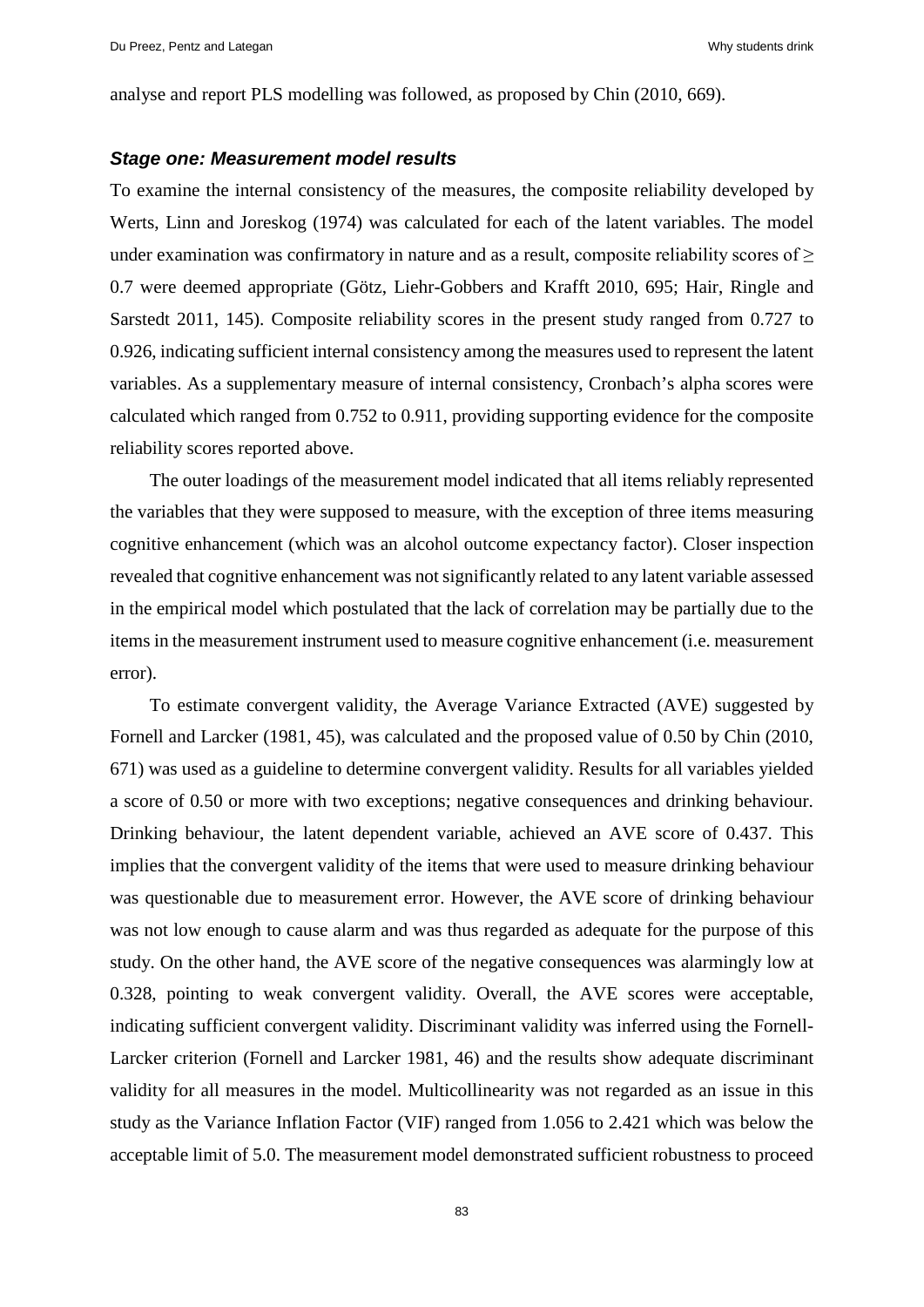to stage two which involved exploring the relationships between the exogenous and endogenous variables.

#### *Stage two: Structural model results*

The second stage of PLS modelling consists of the evaluation of the structural model using the bootstrap resampling method (Chin 2010, 674). The causal structure of the model was assessed by computing the coefficient of determination (R2) and path coefficients to examine the effects among the latent variables. The complete model was able to explain 49.4 per cent of the variance in drinking behaviour, 27.2 per cent in social motives, 24.9 per cent in coping motives, 29.8 per cent in enhancement motives and a mere 8.7 per cent in conformity motives. It can therefore be posited that by considering alcohol outcome expectancies and drinking motives only, approximately 50 per cent of the variance in the drinking behaviour of university students represented in this sample can be explained. The remaining 50 per cent of variance in drinking behaviour could be explained by variables external to the hypothesised model.

The present study followed the bootstrapping re-sampling procedure which provides confidence intervals to determine significant relationships between the variables in the model (Henseler, Ringle and Sinkovics 2009, 305). More than half of the proposed relationships showed significance at  $p<0.05$ . The relationships among alcohol outcome expectancies, drinking motives, and drinking behaviour are illustrated in Figure 2. The majority of the outcome expectancy variables were inter-correlated in the expected directions. Of the five alcohol outcome expectancy factors assessed, increased sexual interest, tension reduction, and negative consequences were positively correlated with drinking behaviour as measured by the AUDIT. However, the analysis failed to observe significant relationships between increased social confidence and drinking behaviour, and between cognitive enhancement and drinking behaviour.

In terms of the positive outcome expectancies, the results of the structural model indicate that university students expected their level of sexual interest to increase when consuming alcohol. In addition, they expected an element of tension reduction or stress relief when drinking. These findings are consistent with prevailing literature confirming a relationship between positive outcome expectancies and drinking behaviour (Brown et al. 1985, 516; Hasking et al. 2011, 483). The positive relationship between drinking behaviour and increased sexual interest could be expected among university students who are in their prime sexual age. Research also indicates a positive relationship between increased sexual activity and drinking behaviour (Graves and Leigh 1995, 20) suggesting that increased sexual interest might translate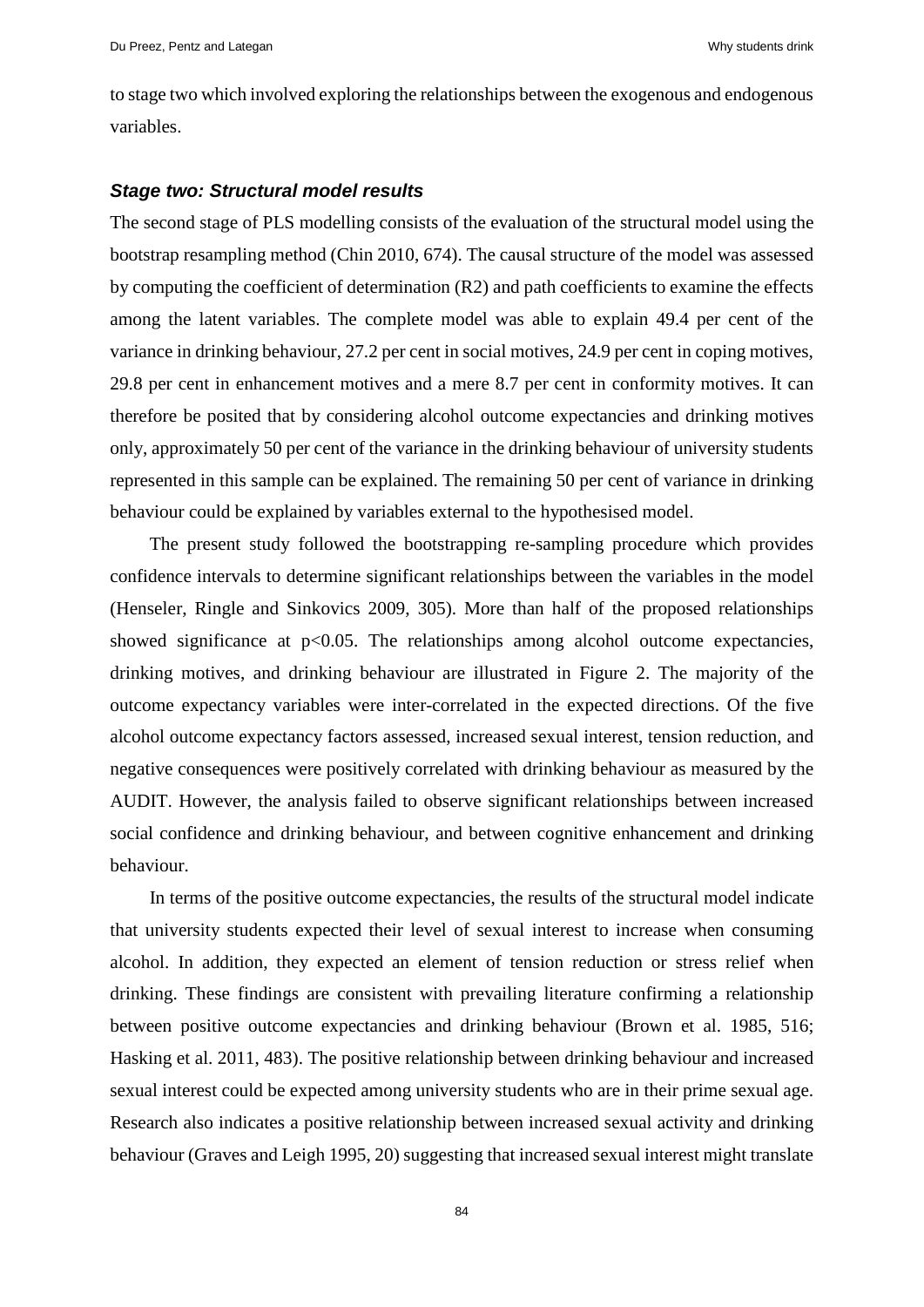into sexual behaviour among university students when drinking.



**Figure 2:** PSL path model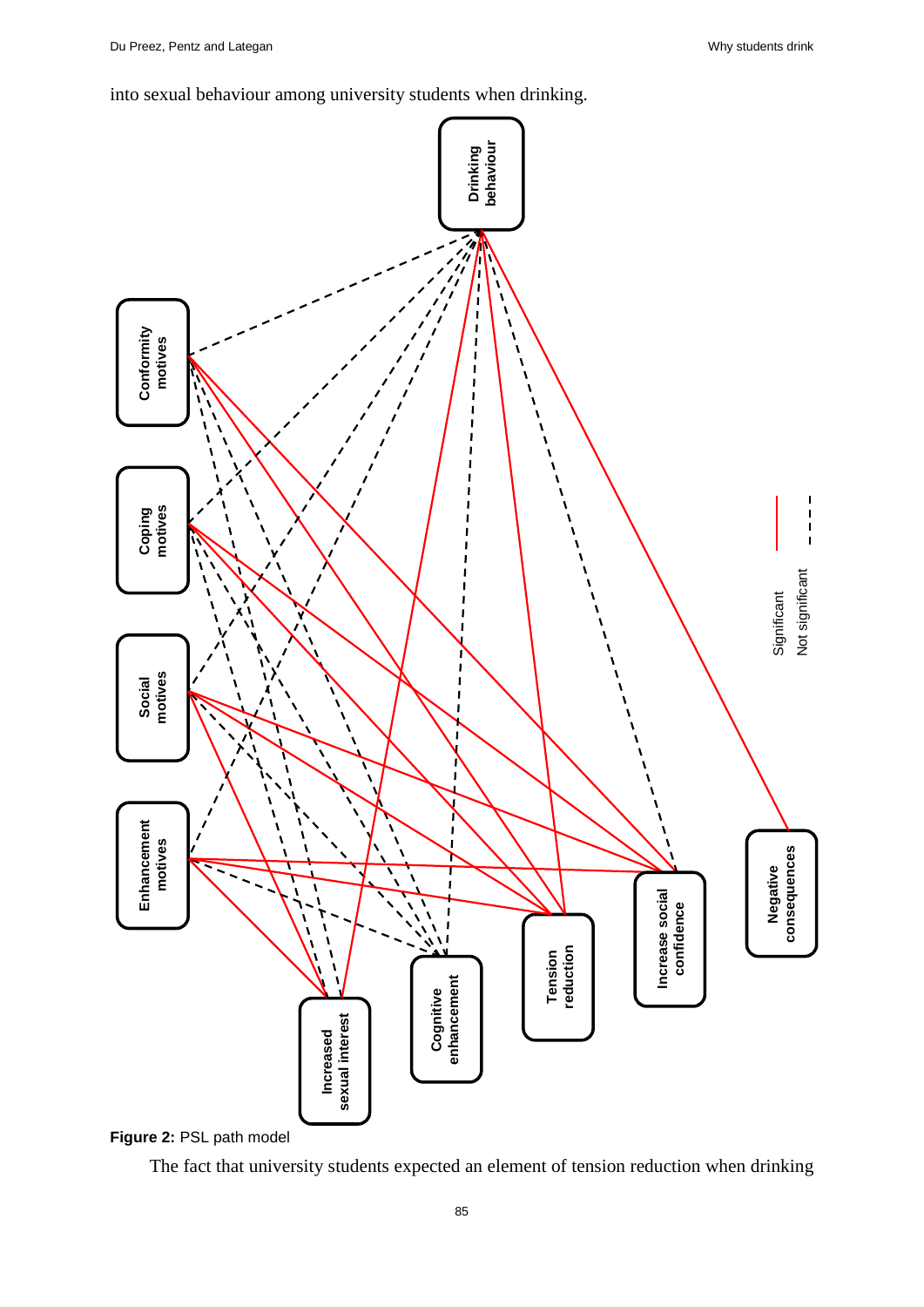can be attributed to the high levels of stress that university students experience while studying at a university. Thus, although university students might not drink for the primary reason to cope with stress, they might expect an element of stress relief when drinking.

This study failed to observe a relationship between increased social confidence and drinking behaviour, neither did university students expect intellectual enhancement when drinking. A possible explanation is that university students consume alcohol with their friends in social situations where they feel comfortable. In other words, they do not feel the need for alcohol to boost their confidence or cognitive functioning, and consequently, do not expect the mentioned outcomes when consuming alcohol.

Another notable result is the fact that cognitive enhancement was not significantly related to any other variable in the hypothesised model. This null finding could be attributed to measurement error. However, a further explanation could be that university students do not expect their cognitive abilities to increase when consuming alcohol as they already feel comfortable in situations where they consume alcohol. Providing further support for this finding, Hasking et al. (2011, 483) made a similar observation among undergraduate Australian university students.

Shifting the focus to negative outcome expectancies, a positive relationship was observed between negative outcome expectancies and drinking behaviour, which is contradictory to several research studies (Fromme and D'Amico 2000, 209; Hasking and Oei 2007, 109; Jones et al. 2001, 60; Pabst et al. 2010, 51) while, on the other hand, concur with a number of others (Greenfield et al. 2009, 83; Hasking et al. 2011, 484; Morean et al. 2012, 15). In essence, people who consume high levels of alcohol and drink in a riskier manner are more likely to experience negative consequences as a result of their drinking (Morean et al. 2012, 15). They are thus more likely to report anticipating negative consequences, which explains the positive relationship between negative consequences and drinking behaviour. It can therefore be argued that university students are knowledgeable individuals who understand the effects of alcohol consumption. This knowledge could stem from personal experience, and education about the harmful consequences of alcohol from their parents, schools and churches, for example. In similar vein, this acquired knowledge does not necessarily function as a barrier to excessive drinking.

In terms of drinking motives, the present study observed social and enhancement motives as predictors of drinking behaviour among university students, but failed to find a link between coping and conformity motives and drinking behaviour. It was established that university students in the present study mostly used alcohol to achieve social goals such as to experience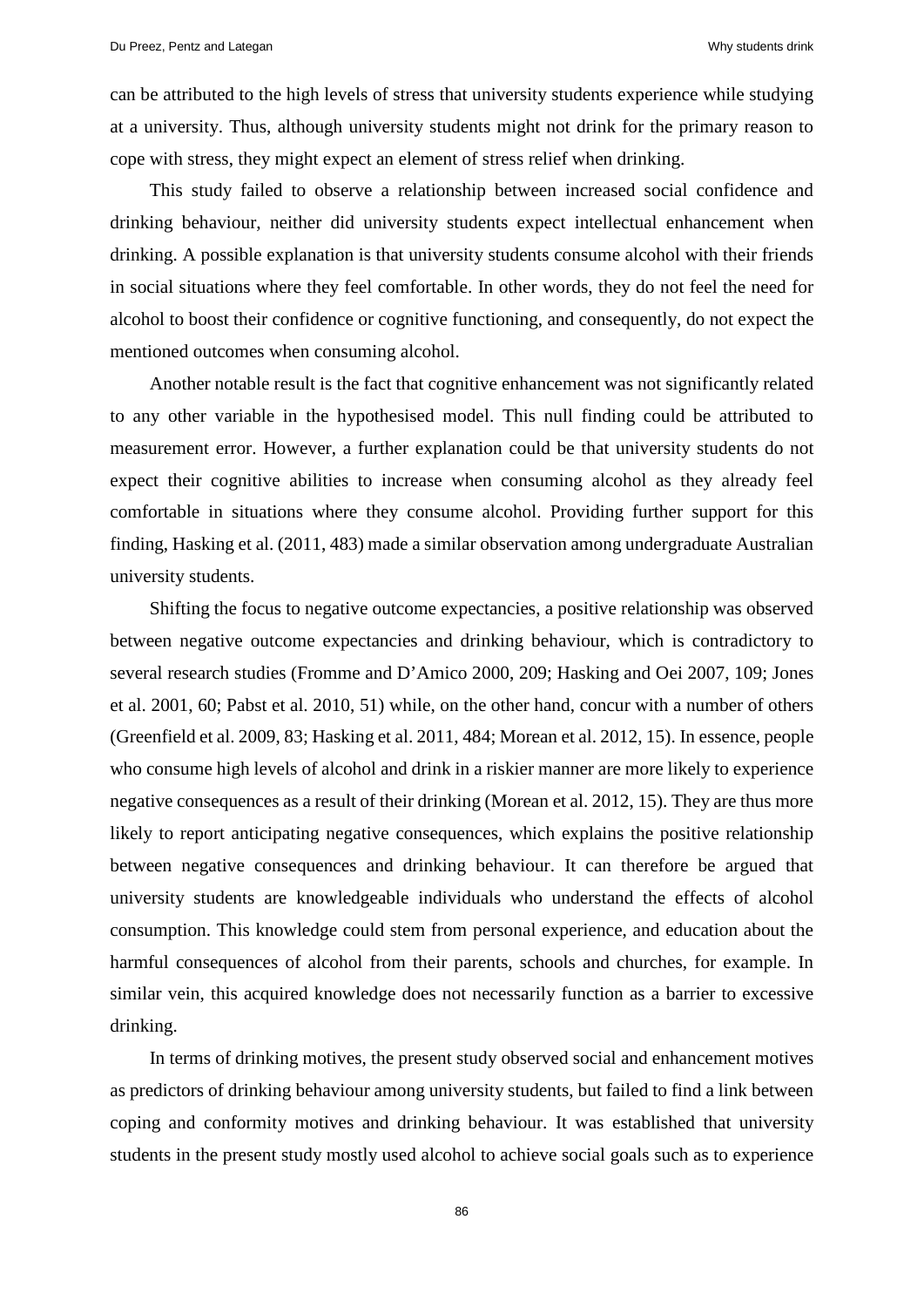increased levels of enjoyment of social gatherings (i.e. social motives) and to increase or maintain positive affective states, such as feelings of excitement or joy (i.e. enhancement motives). Previous research on self-reported drinking motives also support the present study's findings of a positive relationship between social and enhancement motives and drinking behaviour. (Cooper 1994, 123; Cooper et al. 1992, 128; Hasking et al. 2011, 483).

The results did not, however, indicate a relationship between coping motives and drinking behaviour and neither between conformity motives and drinking behaviour. Put differently, students in this sample did not drink to reduce or avoid negative affective states such as anxiety and depression (i.e. coping motives) nor did they drink not to feel left out of a group (i.e. conformity motives). The fact that a positive relationship was found between tension reduction and drinking behaviour, but not between coping motives and drinking behaviour is seemingly counter-intuitive, however, a logical explanation exists for this phenomenon: Read et al. (2003, 21) noted that drinking to cope may be a less salient predictor of drinking behaviour while at university, during which time social factors and positive affect enhancement play a greater role. Therefore, although university students might expect an element of tension reduction when consuming alcohol due the stress they experience in their daily lives, they might not necessarily drink for the primary reason of reducing tension.

With regard to conformity motives, the current study's findings concur with those of Lyvers et al. (2010, 120), who reported that conformity motives were not strong predictors of either alcohol consumption or alcohol-related problems, However, considering the central role that peer groups play in the behaviour of university students, the null finding between conformity motives and drinking behaviour is perplexing. A possible explanation is that university students conform to and follow group norms without realising that they have conformed to a group's behaviour (Epley and Gilovich 1999, 586) (i.e. unconscious conformation). Therefore, the sample population might have conformed to the groups that they were part of in terms of drinking behaviour, but they did not report this conformity as they were unaware of it.

The PLS analysis further considered the mediational role (that is, no mediation, partial mediation or full mediation) that each drinking motive play in the association between positive alcohol outcome expectancies and drinking behaviour. To provide ancillary evidence for the mediational effects determined by the bootstrapping resampling method, the Sobel test was conducted on each of the relationships.

Neither coping motives nor conformity motives were significantly related to drinking behaviour, and as a result, positive alcohol outcome expectancies could not be mediated by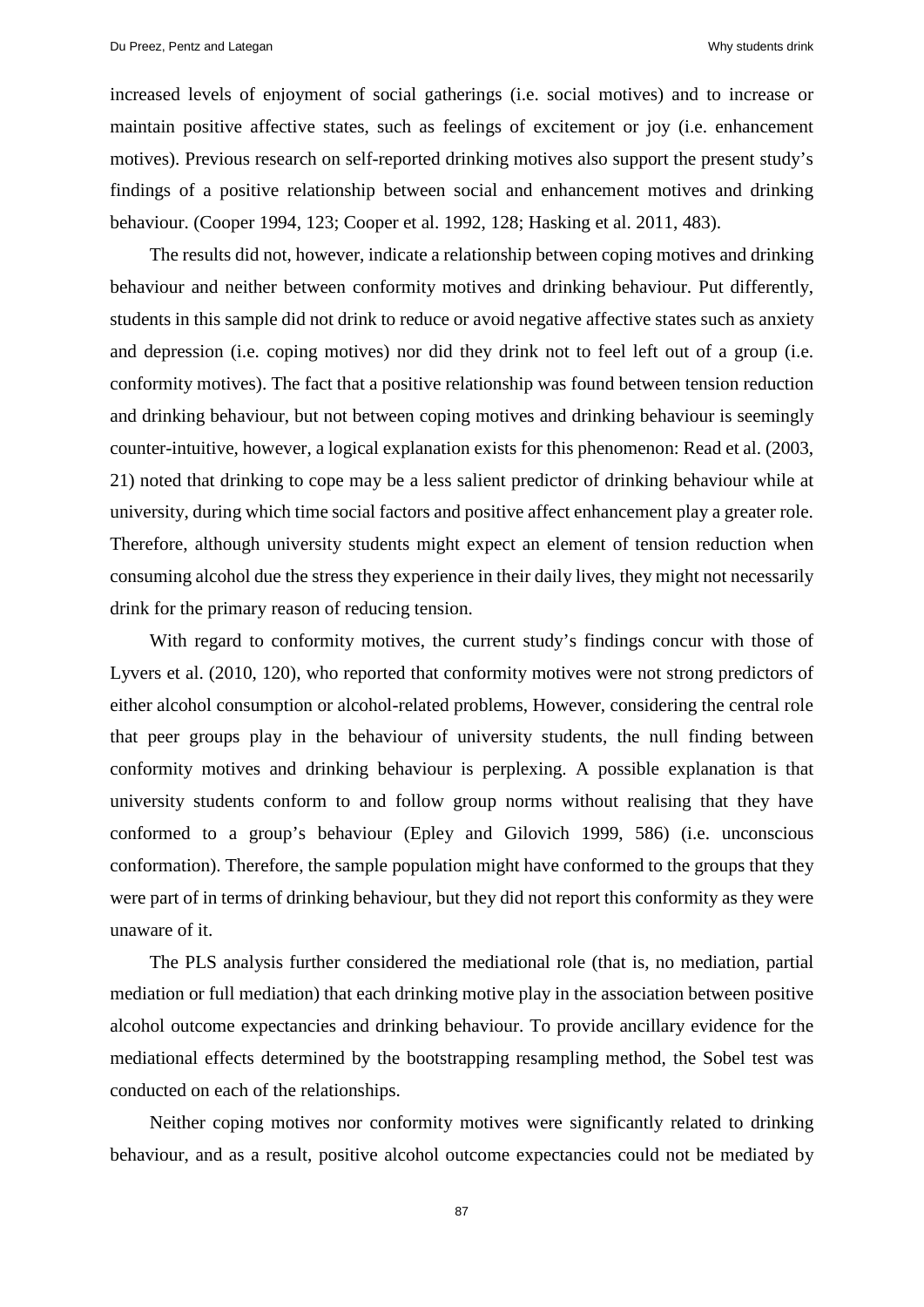these motives. However, both social and enhancement motives mediated the influence of several alcohol outcome expectancies on drinking behaviour. The effect of increased social confidence on drinking behaviour was fully mediated by social and enhancement motives. Furthermore, the influence of both increased sexual interest and tension reduction on drinking behaviour was partially mediated by both social and enhancement motives. The overall strength of these mediated pathways supports a growing body of literature suggesting that the relationship between alcohol outcome expectancies and drinking behaviour is mediated by drinking motives (Carrigan, Ham, Thomas and Randall 2008, 1164; Galen, Henderson and Coovert 2001, 211; Greenfield et al. 2009, 83; Kuntsche, Knibbe, Engels and Gmel 2007, 83; Kuntsche, Wiers, Janssen and Gmel 2010, 440). Therefore, it can be argued that drinking motives play a vital role in mediating the effect of positive alcohol outcome expectancies on drinking behaviour.

Although a direct relationship between increased social confidence and drinking behaviour was not observed, the results indicate that increased social confidence indirectly influences drinking behaviour by means of social and enhancement motives. Therefore, students who need more confidence in social situations may be motivated by social and enhancement reasons for drinking (Hasking et al. 2011, 485). For example, a student who is shy in social situations and need confidence to strengthen his or her enjoyment of social interaction, might be motivated to drink.

Furthermore, a direct relationship between tension reduction and drinking behaviour was observed, but this relationship was also partially mediated by social and enhancement motives. It is therefore postulated that when students consume alcohol in social situations and drink for social and enhancement reasons, they may expect an element of tension reduction. This may particularly be true for students who suffer from social anxiety (Booth and Hasking 2009, 735). However, this suggestion was not explored in the current study.

Lastly, expectations of sexual enhancement were related to both social and enhancement motives which, in turn, influenced drinking behaviour. This finding implies that the DMQ-R did not tap into all the motives for drinking and that there are other reasons including sexual motives, for drinking. However, from the current findings it can be argued that students who expect that alcohol consumption will enhance their sexual interest, may be motivated to drink to achieve such an effect. Given that the majority of expectancy research does not delineate between specific expectancies (Pabst et al. 2010, 52), future research is required to fully explore the relationships between specific expectancies and specific motives.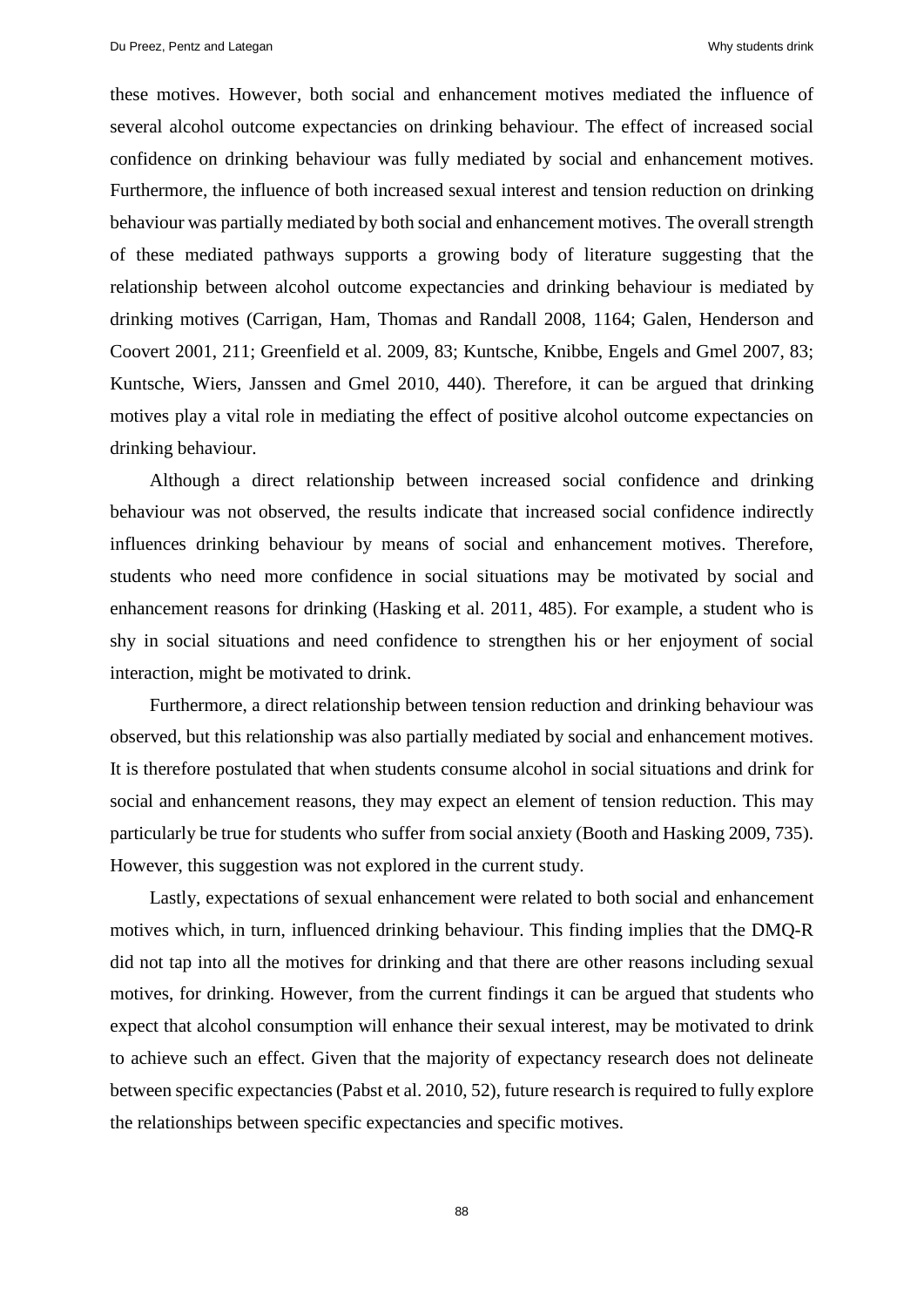## **CONCLUSIONS AND MANAGERIAL RECOMMENDATIONS**

The results of this study may assist the public health authorities to better understand the drinking behaviour of young adults, especially university students. It may also enable the authorities to design and implement more effective alcohol policies, alcohol abuse prevention and education programmes targeted at this group of individuals.

Alcohol abuse prevention and education campaigns targeted at university students such as the responsible drinking campaigns *Get Home Safe* of Rhodes University and Stellenbosch University's *Buddy* campaign should take drinking motives and alcohol outcome expectancies into account when marketing campaigns against excessive alcohol consumption are designed. People responsible for such campaigns should incorporate and emphasise social and enhancement drinking motives by, for instance, considering the approach of Educ'alcool, a nonprofit organisation in the Quebec province of Canada. Educ'alcool promotes moderate and healthy drinking while, at the same time, discourages excessive drinking. Furthermore, people responsible for alcohol abuse prevention and education campaigns should use social and enhancement motives to position their campaigns in such a way that it resonates with university students. For example, messages should communicate that severe drinking among young people in social situations is socially unacceptable, while the same messages should promote responsible drinking in moderation (e.g. enjoying a glass of wine with friends). This approach could be more effective than focussing on the negative consequences of excessive alcohol consumption (e.g. a hangover) because negative outcomes have proved not to deter students from drinking excessively. Responsible drinking campaigns can rather illustrate how the consumption of a small amount of alcohol can lead to the reduction of tension, and the enjoyment of social gatherings. To summarise, responsible drinking campaigns aimed at students should foster a culture of moderate consumption of alcohol, while at the same time depicting excessive consumption as socially unacceptable.

## **LIMITATIONS AND SUGGESTIONS FOR FUTURE RESEARCH**

Notwithstanding the useful contributions of this study, several limitations should be noted of which convenience sampling and the size of the sample is evident, limiting the generalisability of the results. The correlational design further precludes inferences about the causal relationships between the variables investigated. The present study also only included the most proximal predictors of drinking behaviour resulting in only 49.4 per cent of the variance explained in drinking behaviour. There are variables that may also influence the drinking behaviour of university students other than those assessed in this study.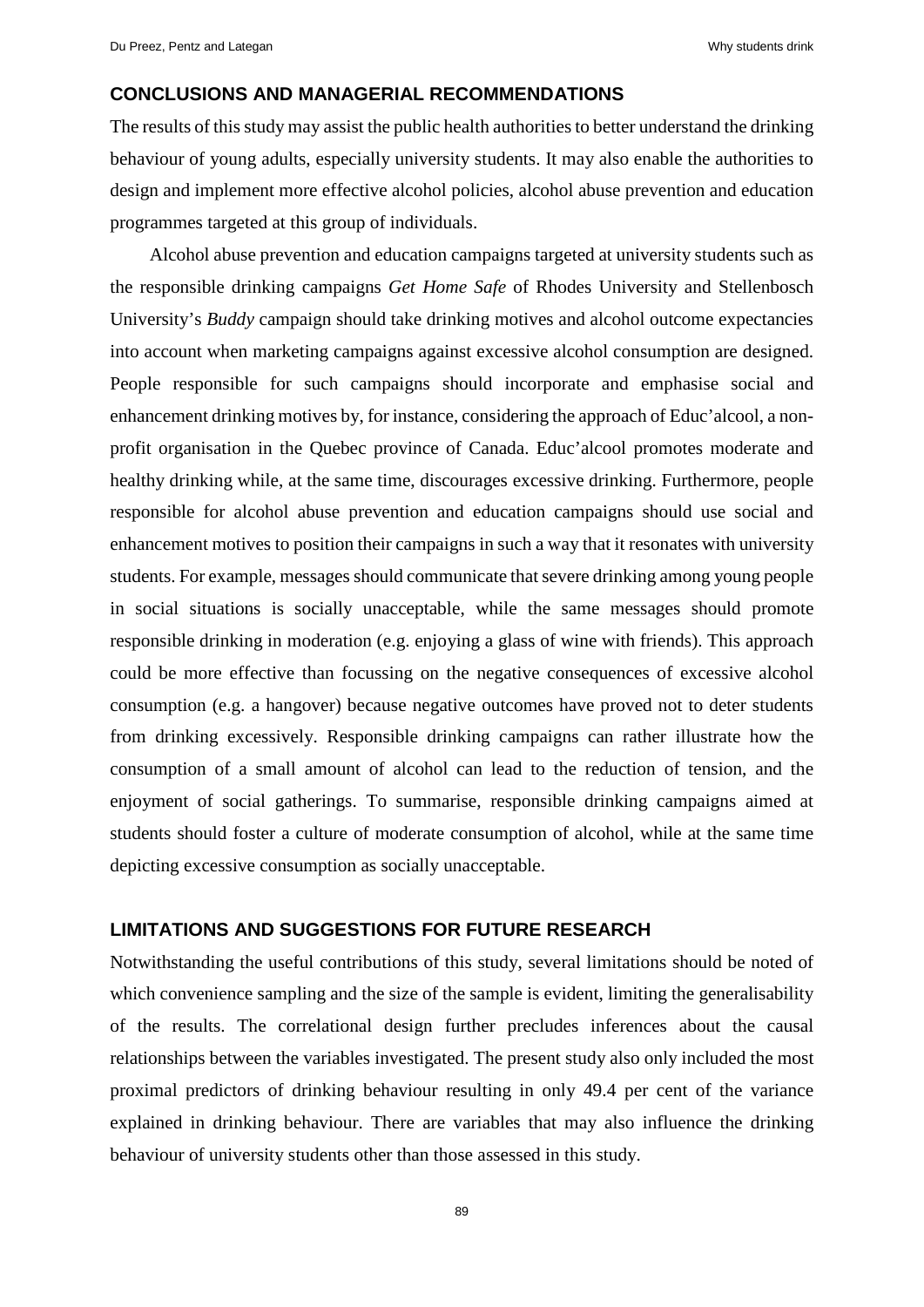It is suggested that researchers address these limitations, and furthermore test a more comprehensive model of the antecedents of drinking behaviour. The question why students drink remains complex, and calls for more research to, amongst others, ensure the development of scientifically sound responsible drinking campaigns.

Finally, it is hoped that the present study will stimulate continued research among the academic community into the drinking behaviour of South African university students. More specifically in-depth studies into the high-risk group of drinkers are recommended.

#### **REFERENCES**

- Aas, H. N., B. C. Leigh, N. Anderssen and R. Jakobsen. 1998. Two-year longitudinal study of alcohol expectancies and drinking among Norwegian adolescents. *Addiction* 93(3): 373‒384.
- Agrawal, A., D. M. Dick, K. K. Bucholz, P. A. F. Madden, M. L. Cooper, K. J. Sher and A. C. Heath. 2008. Drinking expectancies and motives: A genetic study of young adult women. *Addiction* 103(2): 194‒204.
- Babor, T. F., J. C. Higgins-Biddle, J. B. Saunders and M. G. Monteiro. 2001. The alcohol use disorders identification test: Guidelines for use in primary care. http://whqlibdoc.who.int/ hq/2001/who\_msd\_msb\_01.6a.pdf (accessed 20 February 2014).
- Bandura, A. 1977. Social learning theory. [http://www.asecib.ase.ro/mps/Bandura\\_SocialLearning](http://www.asecib.ase.ro/mps/Bandura_SocialLearning) Theory.pdf (accessed 20 February 2014).
- Booth, C. and P. Hasking. 2009. Social anxiety and alcohol consumption: The role of alcohol expectancies and reward sensitivity. *Addictive Behaviors* 34(9): 730‒736.
- Brown, S. A., M. S. Goldman and B. A. Christiansen. 1985. Do alcohol expectancies mediate drinking patterns of adults? *Journal of Consulting and Clinical Psychology* 53(4): 512–519.
- Carrigan, M. H., L. S. Ham, S. E. Thomas and C. L. Randall. 2008. Alcohol outcome expectancies and drinking to cope with social situations. *Addictive Behaviors* 33(9): 1162–1166.
- Chen, M. J., J. W. Grube and P. A. Madden. 1994. Alcohol expectancies and adolescent drinking: Differential prediction of frequency, quantity, and intoxication. *Addictive Behaviors* 19(5): 521– 529.
- Chin, W. W. 2010. How to write up and report PLS analyses. In *Handbook of partial least squares: Concepts, methods and applications in marketing and related fields*, ed. V. E. Vinzi, W. W. Chin, J. Henseler and H. Wang, 655–690. Berlin: Springer.
- Christiansen, B. A., G. T. Smith, P. J. Roehling and M. S. Goldman. 1989. Using alcohol expectancies to predict adolescent drinking behavior after one year. *Journal of Consulting and Clinical Psychology* 57(1): 93‒99.
- Cooper, M. L. 1994. Motivations for alcohol use among adolescents: Development and validation of a four-factor model. *Psychological Assessment* 6(2): 117-128.
- Cooper, M. L., M. R. Frone, M. Russell and P. Mudar. 1995. Drinking to regulate positive and negative emotions: A motivational model of alcohol use. *Journal of Personality and Social Psychology* 69(5): 990‒1005.
- Cooper, M. L., M. Russell, J. B. Skinner and M. Windle. 1992. Development and validation of a threedimensional measure of drinking motives. *Psychological Assessment* 4(2): 123–132.
- Cox, W. M. and E. Klinger. 1988. A motivational model of alcohol use. *Journal of Abnormal Psychology* 97(2): 168‒180.
- Darkes, J. and M. S. Goldman. 1998. Expectancy challenge and drinking reduction: Process and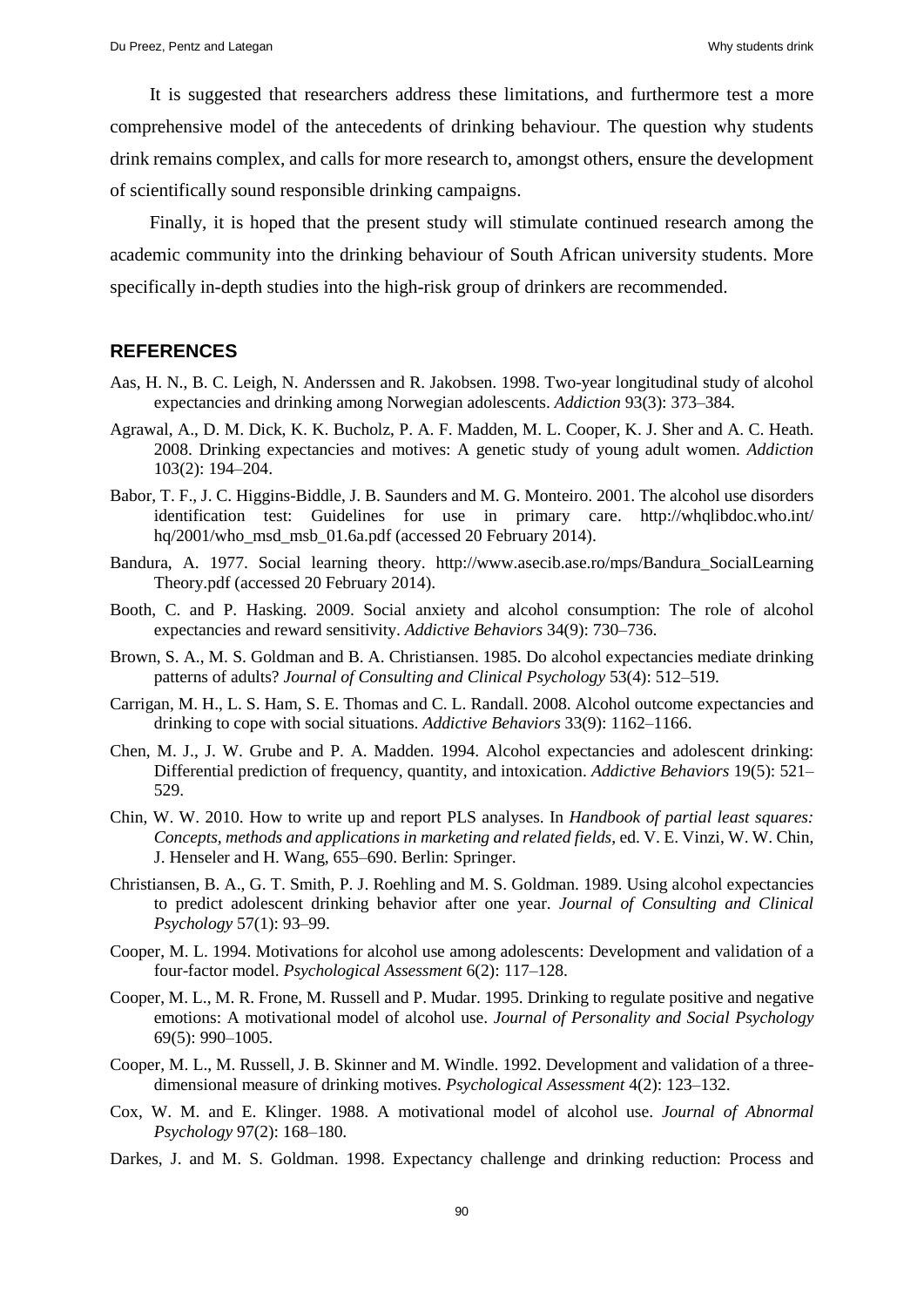structure in the alcohol expectancy network. *Experimental and Clinical Psychopharmacology*  $6(1): 64-76.$ 

- Epley, N. and T. Gilovich. 1999. Just going along: Nonconscious priming and conformity to social pressure. *Journal of Experimental Social Psychology* 35(6): 578–589.
- Farber, P. D., K. A. Khavari and F. M. Douglass. 1980. A factor analytic study of reasons for drinking: Empirical validation of positive and negative reinforcement dimensions. *Journal of Consulting and Clinical Psychology* 48(6): 780‒781.
- Fornell, C. and D. F. Larcker. 1981. Evaluating structural equation models with unobservable variables and measurement error. *Journal of Marketing Research* 18(1): 39–50.
- Fromme, K. and E. J. D'Amico. 2000. Measuring adolescent alcohol outcome expectancies. *Psychology of Addictive Behaviors* 14(2): 206‒212.
- Galen, L. W., M. J. Henderson and M. D. Coovert. 2001. Alcohol expectancies and motives in a substance abusing male treatment sample. *Drug and Alcohol Dependence* 62(3): 205–214.
- Germishuys, G. 2015. Zero alcohol limit: How you'll be hit. http://www.wheels24.co.za/News/SA-0 alcohol-limit-How-youll-be-hit-20150204 (accessed 9 July 2015).
- Global Status Report on Alcohol and Health. 2011. [http://www.who.int/substance\\_abuse/publications/](http://www.who.int/substance_abuse/publications/) global\_alcohol\_report/msbgsruprofiles.pdf (accessed 15 December 2013).
- Global Status Report on Alcohol and Health. 2014. [http://www.who.int/substance\\_abuse/publications/](http://www.who.int/substance_abuse/publications/) global alcohol report/msb gsr 2014 1.pdf?ua=1 (accessed 25 June 2014).
- Goldman, M. S., F. K. Del Boca and J. Darkes. 1999. Alcohol expectancy theory: The application of cognitive neuroscience. In *Psychological theories of drinking and alcoholism*, ed. Kenneth E. Leonard and Howard T. Blane, 203-246. New York. The Guilford Press.
- Götz, O., K. Liehr-Gobbers and M. Krafft. 2010. Evaluation of structural equation models using the partial least squares (PLS) approach. In *Handbook of partial least squares: Concepts, methods and applications in marketing and related fields,* ed. V. E. Vinzi, W. W. Chin, J. Henseler and H. Wang, 691–711. Berlin: Springer.
- Grant, V. V., S. H. Stewart, R. M. O'Connor, E. Blackwell and P. J. Conrod. 2007. Psychometric evaluation of the five-factor Modified Drinking Motives Ouestionnaire – Revised in undergraduates. *Addictive Behaviors* 32(11): 2611-2632.
- Graves, K. L. and B. C. Leigh. 1995. The relationship of substance use to sexual activity among young adults in the United States. *Family Planning Perspectives* 27(1): 18‒33.
- Greenfield, T. K., T. C. Harford and T. W. Tam. 2009. Modeling cognitive influences on drinking and alcohol problems. *Journal of Studies on Alcohol and Drugs* 70(1): 78‒86.
- Hair, J. F., C. M. Ringle and M. Sarstedt. 2011. PLS-SEM: Indeed a silver bullet. *Journal of Marketing Theory and Practice* 19(2): 139–151.
- Hasking, P., M. Lyvers and C. Carlopio. 2011. The relationship between coping strategies, alcohol expectancies, drinking motives and drinking behaviour. *Addictive Behaviors* 36(5): 479‒487.
- Hasking, P. A. and T. P. Oei. 2007. Alcohol expectancies, self-efficacy and coping in an alcoholdependent sample. *Addictive Behaviors* 32(1): 99–113.
- Henseler, J., C. M. Ringle and R. R. Sinkovics. 2009. The use of partial least squares path modeling in international marketing. In *New challenges to international marketing,* ed. R. R. Sinkovics and P. N. Ghauri, 277–319. Emerald Group Publishing Limited.
- Hingson, R. W., W. Zha and E. R. Weitzman. 2009. Magnitude of and trends in alcohol-related mortality and morbidity among US college students ages 18‒24, 1998‒2005. *Journal of Studies on Alcohol and Drugs* 16: 12‒20.
- Jones, B. T., W. Corbin and K. Fromme. 2001. A review of expectancy theory and alcohol consumption. *Addiction* 96(1): 57–72.
- Kassel, J. D., S. I. Jackson and M. Unrod. 2000. Generalized expectancies for negative mood regulation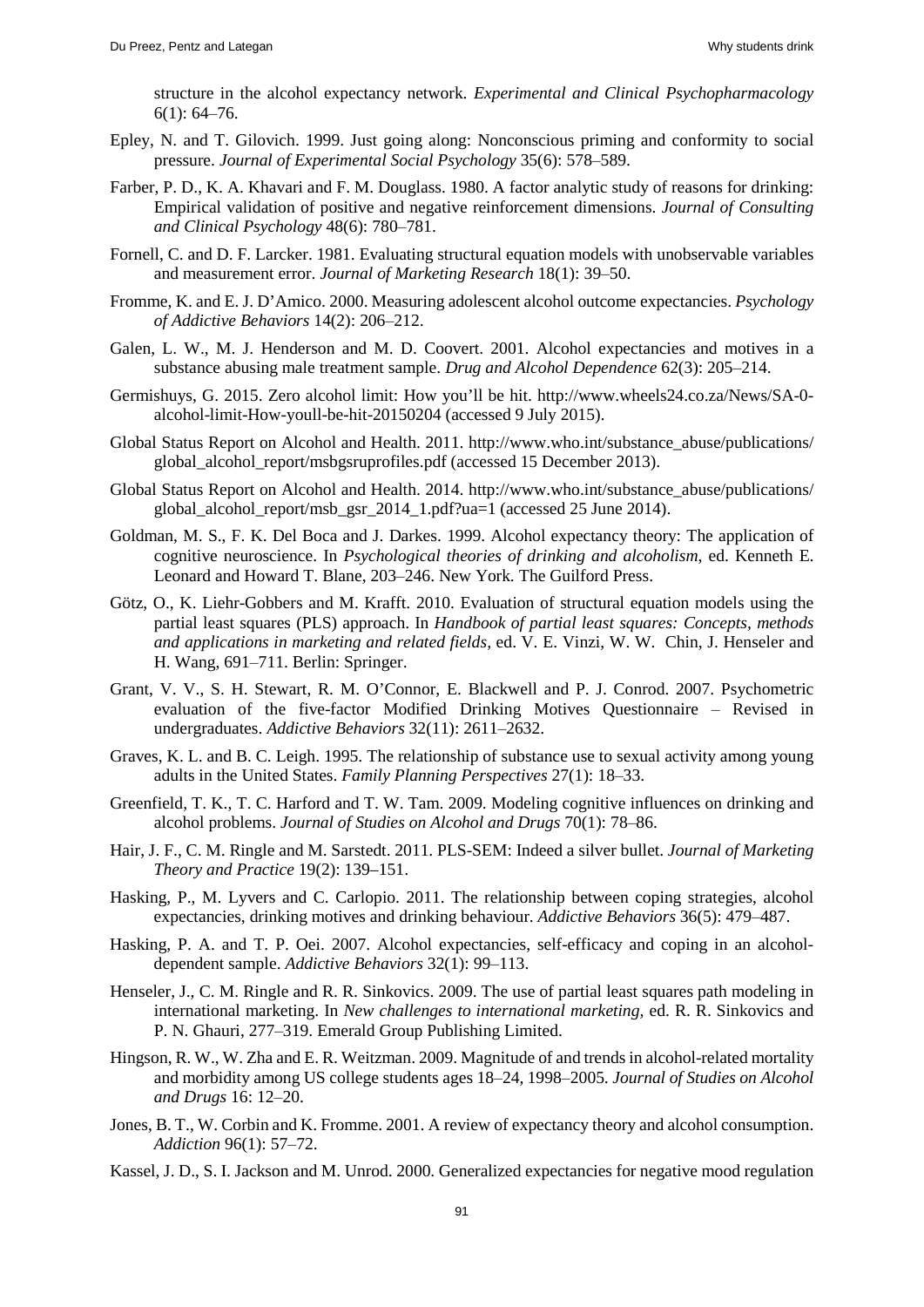and problem drinking among college students. *Journal of Studies on Alcohol and Drugs* 61(2): 332–340.

- Kilbey, M. M., K. Downey and N. Breslau. 1998. Predicting the emergence and persistence of alcohol dependence in young adults: The role of expectancy and other risk factors. *Experimental and Clinical Psychopharmacology* 6(2): 149‒156.
- Kong, G. and A. Bergman. 2010. A motivational model of alcohol misuse in emerging adulthood. *Addictive Behaviors* 35(10): 855‒860.
- Kuntsche, E., R. Knibbe, R. Engels and G. Gmel. 2007. Drinking motives as mediators of the link between alcohol expectancies and alcohol use among adolescents. *Journal of Studies on Alcohol and Drugs* 68(1): 76‒85.
- Kuntsche, E., R. Knibbe, G. Gmel and R. Engels. 2005. Why do young people drink? A review of drinking motives. *Clinical Psychology Review* 25(7): 841‒861.
- Kuntsche, E., R. Knibbe, G. Gmel and R. Engels. 2006. Replication and validation of the Drinking Motive Questionnaire Revised (DMQ-R, Cooper 1994) among adolescents in Switzerland. *European Addiction Research* 12(3): 161‒168.
- Kuntsche, E., R. W. Wiers, T. Janssen and G. Gmel. 2010. Same wording, distinct concepts? Testing differences between expectancies and motives in a mediation model of alcohol outcomes. *Experimental and Clinical Psychopharmacology* 18(5): 436‒444.
- Kypri, K. Y. P., M. Cronin and C. S. Wright. 2005. Do university students drink more hazardously than their non-student peers? *Addiction* 100(5): 713–714.
- LaBrie, J. W., P. J. Ehret, J. F. Hummer and K. Prenovost. 2012. Poor adjustment to college life mediates the relationship between drinking motives and alcohol consequences: A look at college adjustment, drinking motives, and drinking outcomes. *Addictive Behaviors* 37(4): 379‒386.
- Leigh, B. C. 1989. In search of the Seven Dwarves: Issues of measurement and meaning in alcohol expectancy research. *Psychological Bulletin* 105(3): 361–373.
- Li, H. K. and G. A. Dingle. 2012. Using the Drinking Expectancy Questionnaire (revised scoring method) in clinical practice. *Addictive Behaviors* 37(2): 198–204.
- Lyvers, M., P. Hasking, R. Hani, M. Rhodes and E. Trew. 2010. Drinking motives, drinking restraint and drinking behaviour among young adults. *Addictive Behaviors* 35(2): 116–122.
- McNally, A. M., T. P. Palfai, R. V. Levine and B. M. Moore. 2003. Attachment dimensions and drinking-related problems among young adults: The mediational role of coping motives. *Addictive Behaviors* 28(6): 1115‒1127.
- Morean, M. E., T. A. Treat and W. R. Corbin. 2012. The anticipated effects of alcohol scale: Development and psychographic evaluation of a novel assessment tool for measuring alcohol expectancies. *Psychological Assessment* 24(4): 1008-1023.
- O'Hare, T. 1998. Alcohol expectancies and excessive drinking contexts in young adults. *Social Work Research* 22(1): 44‒50.
- Pabst, A., S. E. Baumeister and L. Kraus. 2010. Alcohol-expectancy dimensions and alcohol consumption at different ages in the general population. *Journal of Studies on Alcohol and Drugs*  $71(1): 46-53.$
- Pastor, A. D. and S. M. Evans. 2003. Alcohol outcome expectancies and risk for alcohol use problems in women with and without a family history of alcoholism. *Drug and Alcohol Dependence* 70(2): 201‒214.
- Peltzer, K., A. Davids and P. Njuho. 2011. Alcohol use and problem drinking in South Africa: Findings from a national population-based survey. *African Journal of Psychiatry* 14(1): 30‒37.
- Read, J. P., M. D. Wood, C. W. Kahler, J. E. Maddock and T. P. Palfai. 2003. Examining the role of drinking motives in college student alcohol use and problems. *Psychology of Addictive Behaviors*  $17(1): 13-23.$